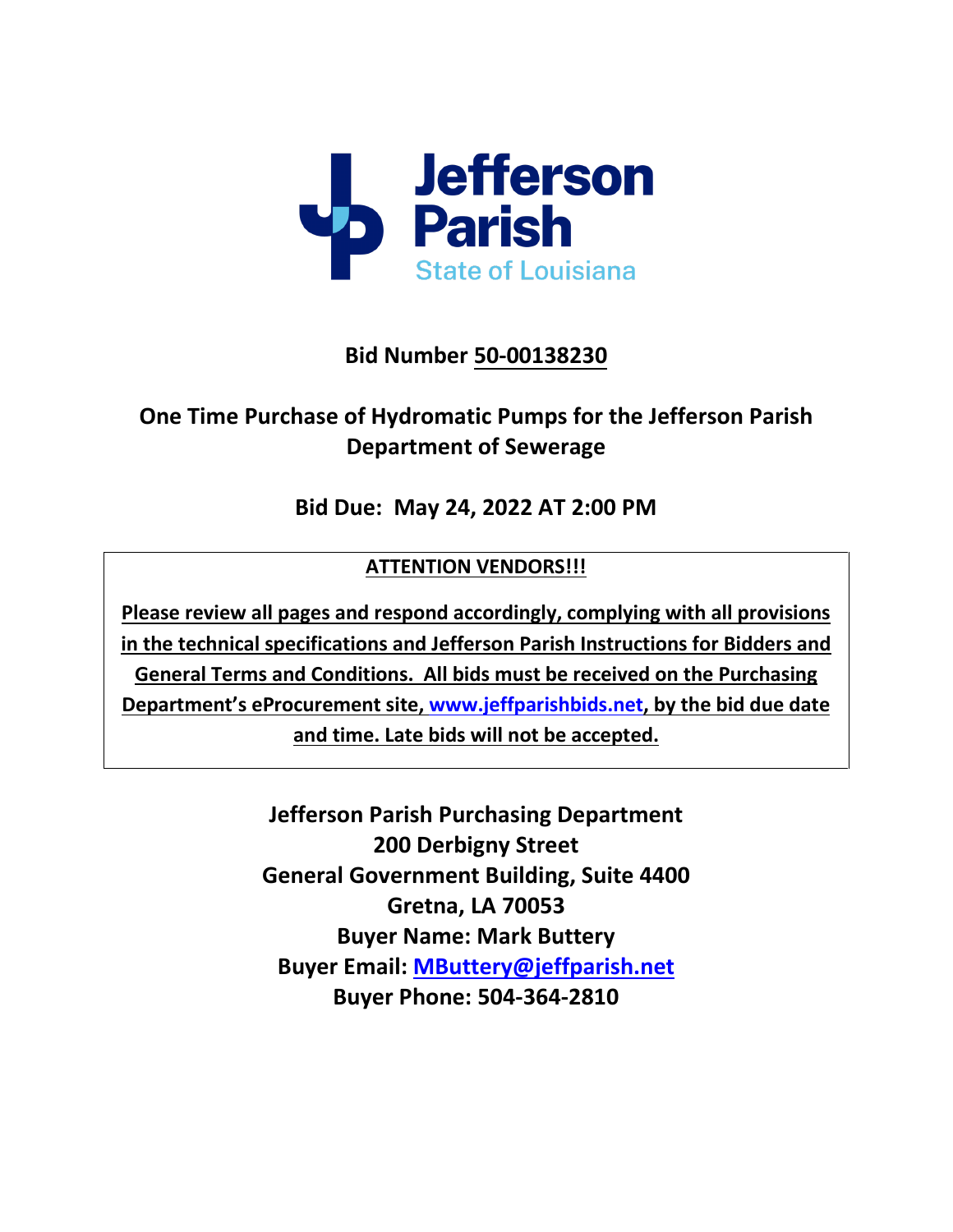**5/03/2022**

**BID NO.: 50-00138230**

#### **INVITATION TO BID DATE: THIS IS NOT AN ORDER**

## **JEFFERSON PARISH**

**PURCHASING DEPARTMENT P.O. BOX 9 GRETNA, LA. 70054-0009 504-364-2678**

**BUYER: MBUTTERY@jeffparish.net**

**BIDS WILL BE RECEIVED ONLINE VIA WWW.JEFFPARISHBIDS.NET UNTIL 2:00 PM, 5/24/2022 AND PUBLICLY OPENED THEREAFTER IN THE WEST BANK PURCHASING DEPT, SUITE 4400, JEFFERSON PARISH GENERAL GOVERNMENT BUILDING, 200 DERBIGNY STREET, GRETNA, LA 70053. At no charge, bidders are to submit via Jefferson Parish's electronic procurement page by visiting www.jeffparishbids.net to register for this free site. Additional instructions are included in the text box highlighting electronic procurement.**

#### **LATE BIDS WILL NOT BE ACCEPTED**

#### **NOTE: ONLY BIDS WRITTEN IN INK OR TYPEWRITTEN, AND PROPERLY SIGNED BY A MEMBER OF THE FIRM OR AUTHORIZED REPRESENTATIVE, WILL BE ACCEPTED. PENCIL AND/OR PHOTOSTATIC FIGURES OR SIGNATURES SHALL RESULT IN BID REJECTION. HOWEVER, ELECTRONIC SIGNATURES AS DEFINED IN LSA - R.S. 9:2620(8) ARE ACCEPTABLE. SIGNATURE MUST BE A SECURED DIGITAL SIGNATURE.**

#### **INSTRUCTIONS FOR BIDDERS AND GENERAL CONDITIONS THE FOLLOWING INSTRUCTIONS APPLY TO ALL BIDS**

All bids submitted are subject to these instructions and general conditions and any special conditions and specifications contained herein, all of which are made part of this bid proposal reference. By submitting a bid, vendor agrees to comply with all provisions of Louisiana Law as well be in compliance with the Jefferson Parish Code of Ordinances, Louisiana Code of Ethics, applicable Jefferson Parish ethical standards and Jefferson Parish Resolution No. 113646 and/or Resolution No. 113647 as amended.

Jefferson Parish adheres to the Louisiana Code of Governmental Ethics, contained in Louisiana Revised Statutes Annotated, R.S. 42:1101, et seq. Vendor/Proposer by this submission, warrants that there are no "conflicts of interest" related to this procurement that would violate applicable Louisiana Law. Violation of the Louisiana Code of Governmental Ethics may result in rescission of contract, permit or licenses, and the imposition of fines and/or penalties, without contractual liability to the public in accordance with applicable law.

 All vendors submitting bids should register as a Jefferson Parish vendor if not already yet registered. Registration forms may be downloaded from http://purchasing.jeffparish.net and by clicking on Vendor Information. Current W-9 forms with respective Tax Identification numbers and vendor applications may be submitted at any time; however, if your company is not registered and/or a current W-9 form is not on file, vendor registration is mandatory. Vendors may experience a delay in payment if your company is not a registered vendor with Jefferson Parish.

All quotations shall be based on F.O.B. Agency warehouse or job site, anywhere within the Parish as designated by the Purchasing Department. This provision does not apply to public works projects

JEFFERSON PARISH requires all products to be new (current) and all work must be performed according to standard practices for the project. Unless otherwise specified, no aftermarket parts will be accepted. Unless otherwise specified, all workmanship and materials must have at least one (1) year guaranty, in writing, from the date of delivery and/or acceptance of the project. Any deviations or alterations from the specifications must be indicated and/or supporting documentation supplied with bid submission.

Bidders should submit all questions in writing via email to the buyer's email address as indicated above, no later than Five (5) working days prior to the bid opening. Bid numbers should be mentioned in all requests. If submitting online, vendors may send questions via the E-Procurement site no later than Five (5) working days prior to the bid opening.

If this bid requires a pre-bid conference (see Additional Requirements section), bidders are advised that such conference will be held to allow bidders the opportunity to identify any discrepancies in the bid specifications and seek further clarification regarding instructions. The Purchasing Department will issue a written response to bidders' questions in the form of an Addendum. Please note that all official communication will be expressed in the form of an addendum.

#### **Visit our website at HTTP://PURCHASING.JEFFPARISH.NET**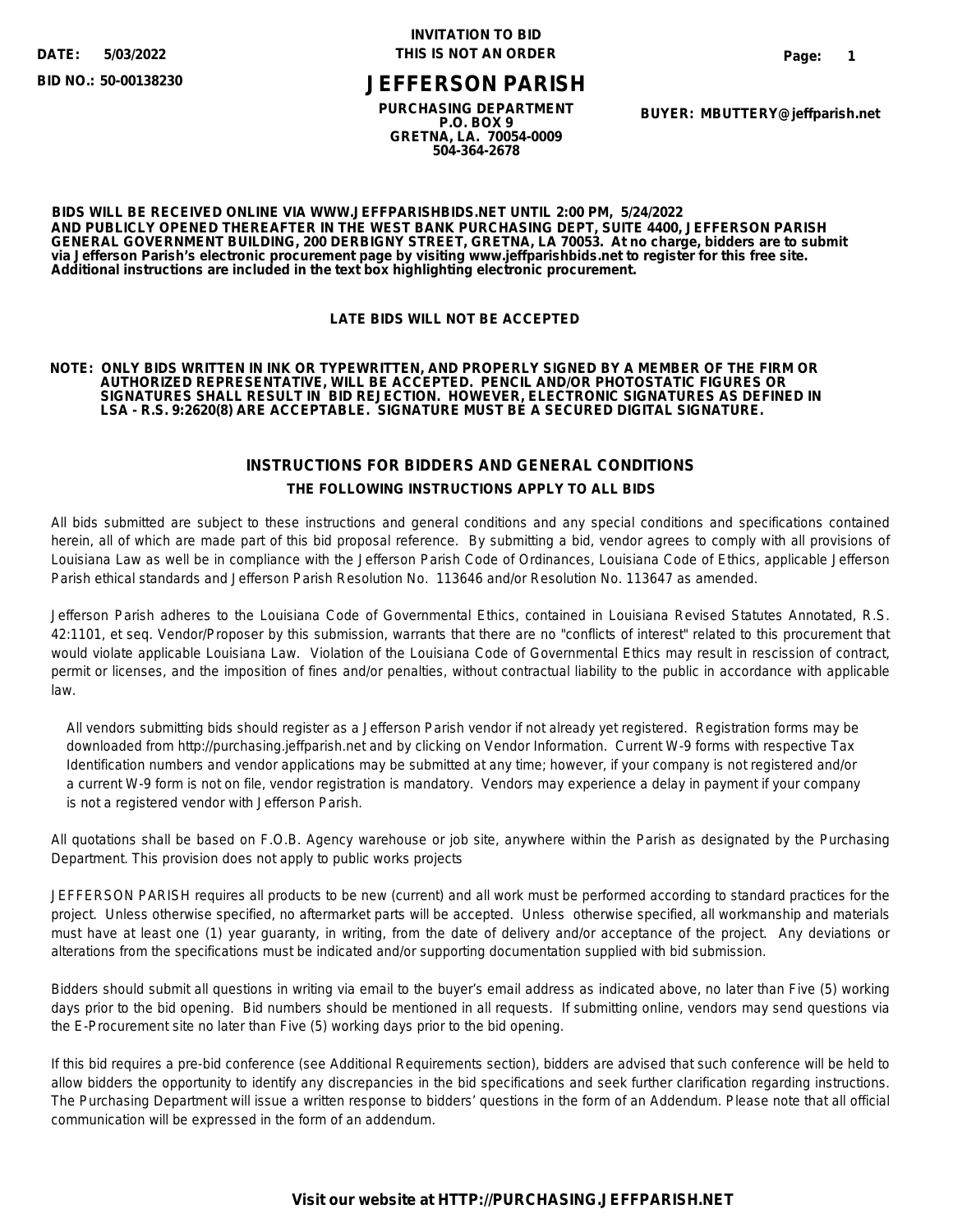#### **DATE: 5/03/2022**

#### **BID NO.: 50-00138230 Page: 2**

responsible bidder in this event.

All formal Addenda require written acknowledgement on the bid form by the bidder. Failure to acknowledge an Addendum on the bid form shall cause the bid to be rejected. JEFFERSON PARISH reserves the right to award bid to next lowest responsive and

JEFFERSON PARISH will accept one price for each item unless otherwise indicated. Two or more prices for one item will result in bid rejection. Bidders are required to complete, sign and return the bid form and/or complete and return the associated line item pricing forms as indicated. Vendors must not alter the bid forms. Doing so will cause the bid to be rejected.

A corporate resolution or written evidence of the individual signing the bid having such authority must be submitted with the bid. Failure to comply will cause bid to be rejected. For corporate entities, such written evidence may be a printout of the Louisiana Secretary of State's website listing the signatory as an officer. Such printout shall be included with the bid submission. Bids submitted by Owners or Sole Proprietorships must include certification that he or she owns the entity for which the bid is signed. This documentation must be submitted with the bid. Failure to do so will result in bid rejection.

NOTE: A sample corporate resolution can be downloaded from our website http://purchasing.jeffparish.net or you may provide your own document. A sample certification of sole proprietorship can also be downloaded from our website http://purchasing.jeffparish.net or you may provide your own document.

#### **INSTRUCTIONS FOR BIDDERS AND GENERAL CONDITIONS**

A. AWARD OF CONTRACT: JEFFERSON PARISH reserves the right to award contracts or place orders on a lump sum or individual item basis, or such combination, as shall in its judgment be in the best interest of JEFFERSON PARISH. Every contract or order shall be awarded to the LOWEST RESPONSIVE and RESPONSIBLE BIDDER, taking into consideration the CONFORMITY WITH THE SPECIFICATIONS and the DELIVERY AND/OR COMPLETION DATE. SPLIT AWARDS MADE TO SEVERAL VENDORS WILL ONLY BE GRANTED TO THOSE DEEMED RESPONSIVE AND RESPONSIBLE.

All bid prices shall remain valid for 45 days. Jefferson Parish and the lowest responsive and responsible bidder(s) by mutual written consent may mutually agree to extend the deadline for award by one (1) or more extensions of thirty (30) calendar days.

PROTESTS: Only those vendors that submit bids in response to this solicitation may protest any element of the procurement, in writing to the Director of the Purchasing Department. Written protest must be received within 48 hours of the release of the bid tabulation by the Purchasing Department. After consultation, the Parish Attorney's Office will then respond to protests in writing. (For more information, please see Chapter 2, Article VII, Division 2, Sec. 2-914.1 of the Jefferson Parish Code of Ordinances.)

PREFERENCE: Unless federal funding is directly spent by Jefferson Parish for this purchase, preference is hereby given to materials, supplies, and provisions produced, manufactured or grown in Louisiana, quality being equal to articles offered by competitors outside the state. "LSA – R.S. 38:2251-2261"

B. USE OF BRAND NAMES AND STOCK NUMBERS: Where brand names and stock numbers are specified, it is for the purpose of establishing certain minimum standards of quality. Bids may be submitted for products of equal quality, provided brand names and stock numbers are specified. Complete product data may be required prior to award.

C. CANCELLATION OF CONTRACT: JEFFERSON PARISH reserves the right to cancel all or any part if not shipped promptly. No charges will be allowed for parking or cartage unless specified in quotation. The order must not be filled at a higher price than quoted. JEFFERSON PARISH reserves the right to cancel any contract at anytime and for any reason by issuing a THIRTY (30) day written notice to the contractor.

For good cause and as consideration for executing a contract with Jefferson Parish, vendor conveys, sells, assigns and transfers to Jefferson Parish or its assigns all rights, title and interest in and to all causes of action it may now or hereafter acquire under the antitrust laws of the United States and the State of Louisiana, relating to the particular good or services purchased or acquired by Jefferson Parish.

D. PRICES: Jefferson Parish is exempt from paying sales tax under LSA-R.S. 47:301 (8)(c). All prices for purchases by Jefferson Parish of supplies and materials shall be quoted in the unit of measure specified and unless otherwise specified, shall be exclusive of state and local taxes. The price quoted for work shall be stated in figures. In the event there is a difference in unit prices and totals, the unit price shall prevail.

Quantities listed are for bidding purposes only. Actual requirements may be more or less than quantities listed.

Bidders are not to exclude from participation in, deny the benefits of, or subject to discrimination under any program or activity, any person in the United States on the grounds of race, color, national origin, or sex; nor discriminate on the basis of age under the Age Discrimination Act of 1975, or with respect to an otherwise qualified handicapped individual as provided in Section 504 of the Rehabilitation Act of 1973, or on the basis of religion, except that any exemption from such prohibition against discrimination on the basis of religion as provided in the Civil Rights Act of 1964, or Title VI and VII of the Act of April 11, 1968, shall also apply. This assurance includes compliance with the administrative requirements of the Revenue Sharing final handicapped discrimination provisions contained in Section 51.55 (c), (d), (e), and (k)(5) of the Regulations. New construction or renovation projects must comply with Section 504 of the 1973 Rehabilitation Act, as amended, in accordance with the American National Standard Institute's specifications (ANSI A17.1-1961).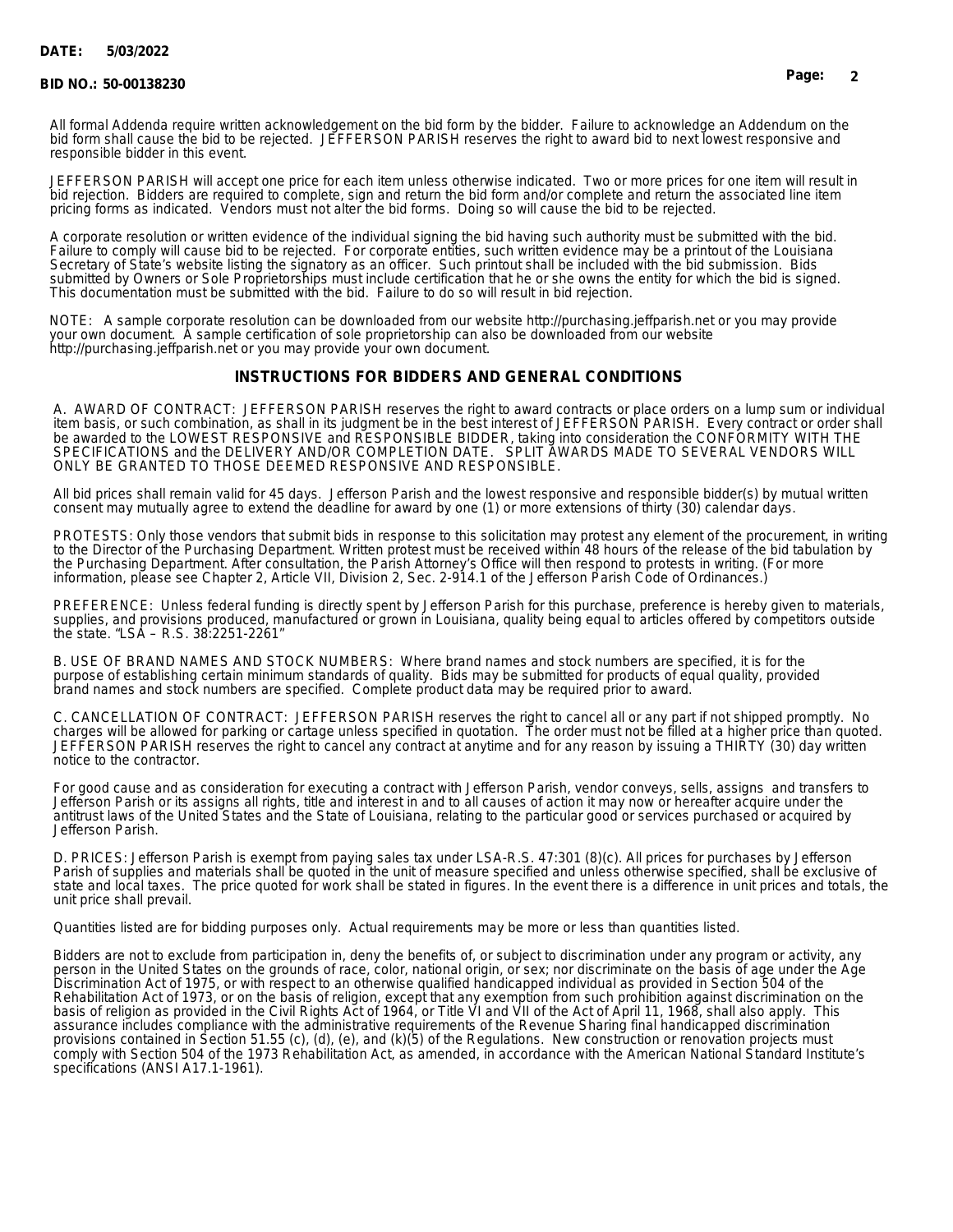**BID NO.:**

# **50-00138230 Page: 3 INSTRUCTIONS FOR BIDDERS AND GENERAL CONDITIONS**

Jefferson Parish and its partners as the recipients of federal funds are fully committed to awarding a contract(s) to firm(s) that will provide high quality services and that are dedicated to diversity and to containing costs. Thus, Jefferson Parish strongly encourages the involvement of minority and/or woman-owned business enterprises (DBE's, including MBE's, WBE's and SBE's) to stimulate participation in procurement and assistance programs.

The purpose and intention of this invitation to bid is to afford all suppliers an equal opportunity to bid on all construction, maintenance, repair, operating supplies and/or equipment listed in this bid proposal. JEFFERSON PARISH WILL ACCEPT ONE BID ONLY FROM EACH VENDOR. Items bid must meet specifications.

Advertised bids will be tabulated and a copy of the tabulation will be forwarded to each responding bidder.

#### **IN ACCORDANCE WITH STATE REGULATIONS JEFFERSON PARISH OFFERS ELECTRONIC PROCUREMENT TO ALL VENDORS**

**This electronic procurement system allows vendors the convenience of reviewing and submitting bids online. This is a secure site and authorized personnel have limited read access only. Bidders are to submit electronically using this free service; while the website accepts various file types, one single PDF file containing all appropriate and required bid documents is preferred. Bidders submitting uploaded images of bid responses are solely responsible for clarity. If uploaded images/documents are not legible, then bidder's submission will be rejected. Please note all requirements contained in this bid package for electronic bid submission.** 

**Please visit our E-Procurement Page at www.jeffparishbids.net to register and view Jefferson Parish solicitations. For more information, please visit the Purchasing Department page at http://purchasing.jeffparish.net.** 

The general specifications for construction projects and the purchase of materials, services and/or supplies are those adopted by the JEFFERSON PARISH Council by Resolution No. 113646 or 113647 as amended. The general conditions adopted by this resolution shall be considered as much a part of this document as if they were written wholly herein. A copy may be obtained from the Office of the Parish Clerk, Suite 6700, Jefferson Parish General Government Building, 200 Derbigny Street, Gretna, LA 70053. You may also obtain a copy by visiting the Purchasing Department webpage at http://purchasing.jeffparish.net and clicking on Online Forms.

## **ADDITIONAL REQUIREMENTS FOR THIS BID**

PLEASE MATCH THE NUMBERS PRINTED IN THIS BOX WITH THE CORRESPONDING INSTRUCTIONS BELOW.

 **13,15**

- 1. All bidders must attend the MANDATORY pre-bid conference and will be required to sign in and out as evidence of attendance. In accordance with LSA R.S. 38:2212(I), all prospective bidders shall be present at the beginning of the MANDATORY pre-bid conference and shall remain in attendance for the duration of the conference. Any prospective bidder who fails to attend the conference or remain for the duration shall be prohibited from submitting a bid for the project.
- 2. Attendance to this pre-bid conference is optional. However, failure to attend the pre-bid conference shall not relieve the bidder of responsibility for information discussed at the conference. Furthermore, failure to attend the pre-bid conference and inspection does not relieve the successful bidder from the necessity of furnishing materials or performing any work that may be required to complete the work in accordance with the specification with no additional cost to the owner.
- 3. Contractor must hold current applicable JEFFERSON PARISH licenses with the Department of Inspection and Code Enforcement. Contractor shall obtain any and all permits required by the JEFFERSON PARISH Department of Inspection and Code Enforcement. The contractor shall be responsible for the payment of these permits. All permits must be obtained prior to the start of the project. Contractor must also hold any and all applicable Federal and State licenses. Contractor shall be responsible for the payment of these permits and shall obtain them prior to the start of the project.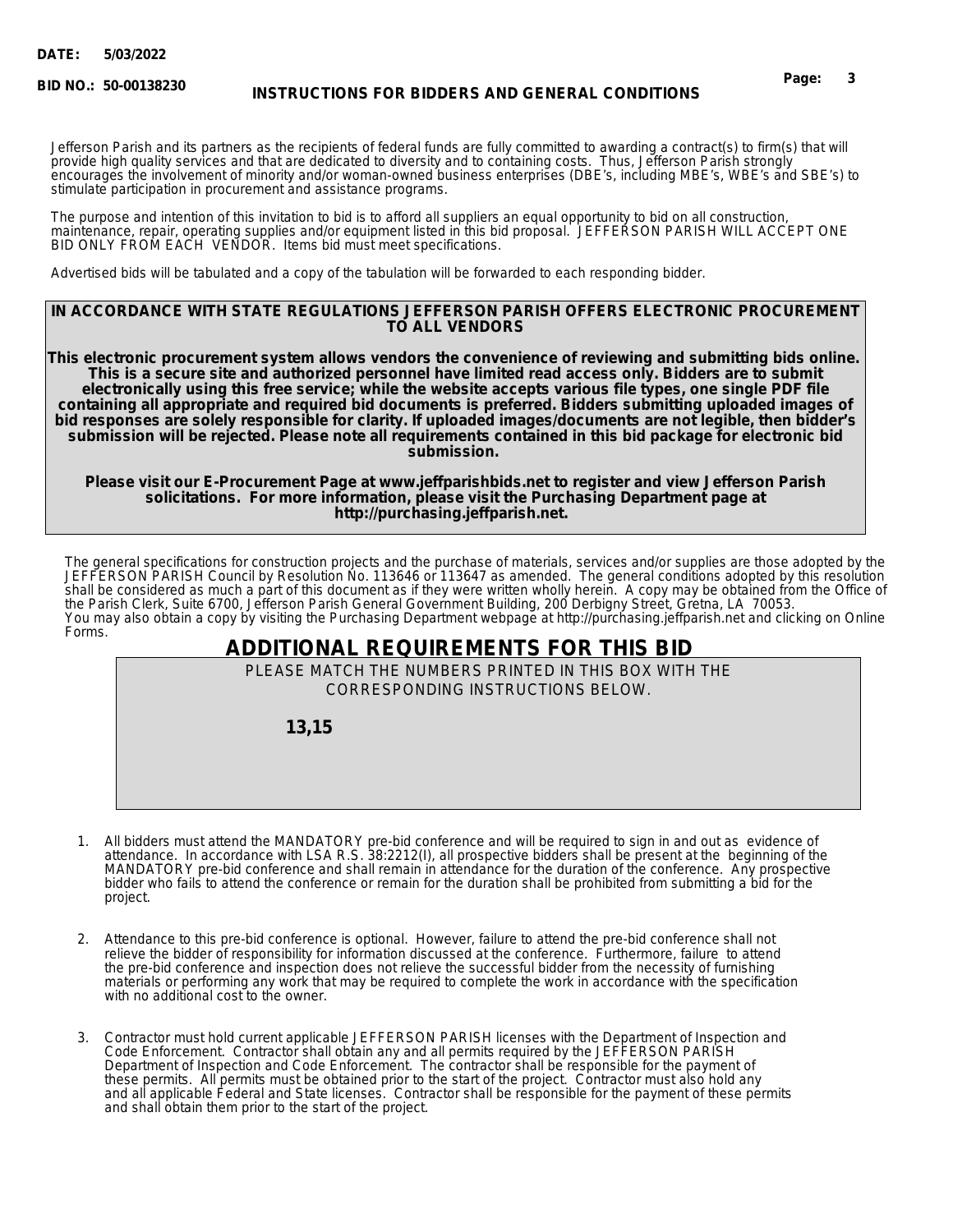#### **INSTRUCTIONS FOR BIDDERS AND GENERAL CONDITIONS**

- 4. A LA State Contractor's License will be required in accordance with LSA R.S. 37-2150 et. seq. and such license number will be shown on the outside of the bid electronic envelope. Failure to comply will cause the bid to be rejected. When submitting the bid electronically, the license number must be entered in the appropriate field in the electronic procurement system. Failure to comply will cause the bid to be rejected.
- 5. It is the bidder's responsibility to visit the job site and evaluate the job before submitting a bid.
- 6. Job site must be clean and free of all litter and debris daily and upon completion of the contract. Passageways must be kept clean and free of material, equipment, and debris at all times. Flammable material must be removed from the job site daily because storage will not be permitted on the premises. Precaution must be exercised at all times to safeguard the welfare of JEFFERSON PARISH and the general public.
- 7. PUBLIC WORKS BIDS: All awards for public works in excess of \$5,000.00 will be reduced to a formal contract which shall be recorded at the contractor's expense with the Clerk of Court and Ex-Officio Recorder of Mortgages for the Parish of Jefferson. A price list of recordation costs may be obtained from the Clerk of Court and Ex-Officio Recorder of Mortgages for the Parish of Jefferson. All awards in excess of \$25,000.00 will require both a performance and a payment bond. Unless otherwise stated in the bid specifications, the performance bond requirements shall be 100% of the contract price. Unless otherwise state in the bid specifications, the payment bond requirements shall be 100% of the contract price. Both bonds shall be supplied at the signing of the contract.
- 8. NON-PUBLIC WORKS BIDS: A performance bond will be required for this bid. The amount of the bond will be 100% of the contract price unless otherwise indicated in the specifications. The performance bond shall be supplied at the signing of the contract.
- 9. NON-PUBLIC WORKS BIDS: A payment bond will be required for this bid. The amount of the bond will be 100% of the contract price unless otherwise indicated in the specifications. The payment bond shall be supplied at the signing of the contract.
- 10. All bidders must comply with the requirements stated in the attached "Standard Insurance Requirements" sheet attached to this bid solicitation. Failure to comply with this instruction will result in bid rejection.
- 11. A bid bond will be required with bid submission in the amount of 5% of the total bid, unless otherwise stated in the bid specifications. All sureties must be in original format (no copies) When submitting a bid online, vendors must submit an electronic bid bond through the respective online clearinghouse bond management system(s) as indicated in the electronic bid solicitation on Central Auction House. No scanned paper copies of any bid bond will be accepted as part of the electronic bid submission.
- 12. This is a requirements contract to be provided on an as needed basis. JEFFERSON PARISH makes no representations on warranties with regard to minimum guaranteed quantities unless otherwise stated in the bid specifications.
- 13. Freight charges should be included in total cost when quoting. If not quoted FOB DELIVERED, freight must be quoted as a separate item. Bid may be rejected if not quoted FOB DELIVERED or if freight charges are not indicated on bid form.
- 14. PUBLIC WORKS BIDS Completed, Signed and Properly Notarized Affidavits Required; This applies to all solicitations for construction, alteration or demolition of public buildings or projects, in conformity with the provisions contained in LSA-RS 38:2212.9, LSA-RS 38:2212.10, LSA-RS 38:2224, and Sec 2-923.1 of the Jefferson Parish Code of Ordinances. For bidding purposes, all bidders must submit with bid submission COMPLETED, SIGNED and PROPERLY NOTARIZED Affidavits, including: Non-Conviction Affidavit, Non-Collusion Affidavit, Campaign Contribution Affidavit, Debt Disclosures Affidavit and E-Verify Affidavit. For the convenience of vendors, all affidavits have been combined into one form entitled PUBLIC WORKS BID AFFIDAVIT. This affidavit must be submitted in its original format, and without material alteration, in order to be compliant and for the bid to be considered responsive. A scanned copy of the completed, signed and properly notarized affidavit may be submitted with the bid, however, the successful bidder must submit the original affidavit in its original format and without material alteration upon contract execution. Failure to comply will result in the bid submission being rejected as non-responsive. The Parish reserves the right to award bid to the next lowest responsive and responsible bidder in this event.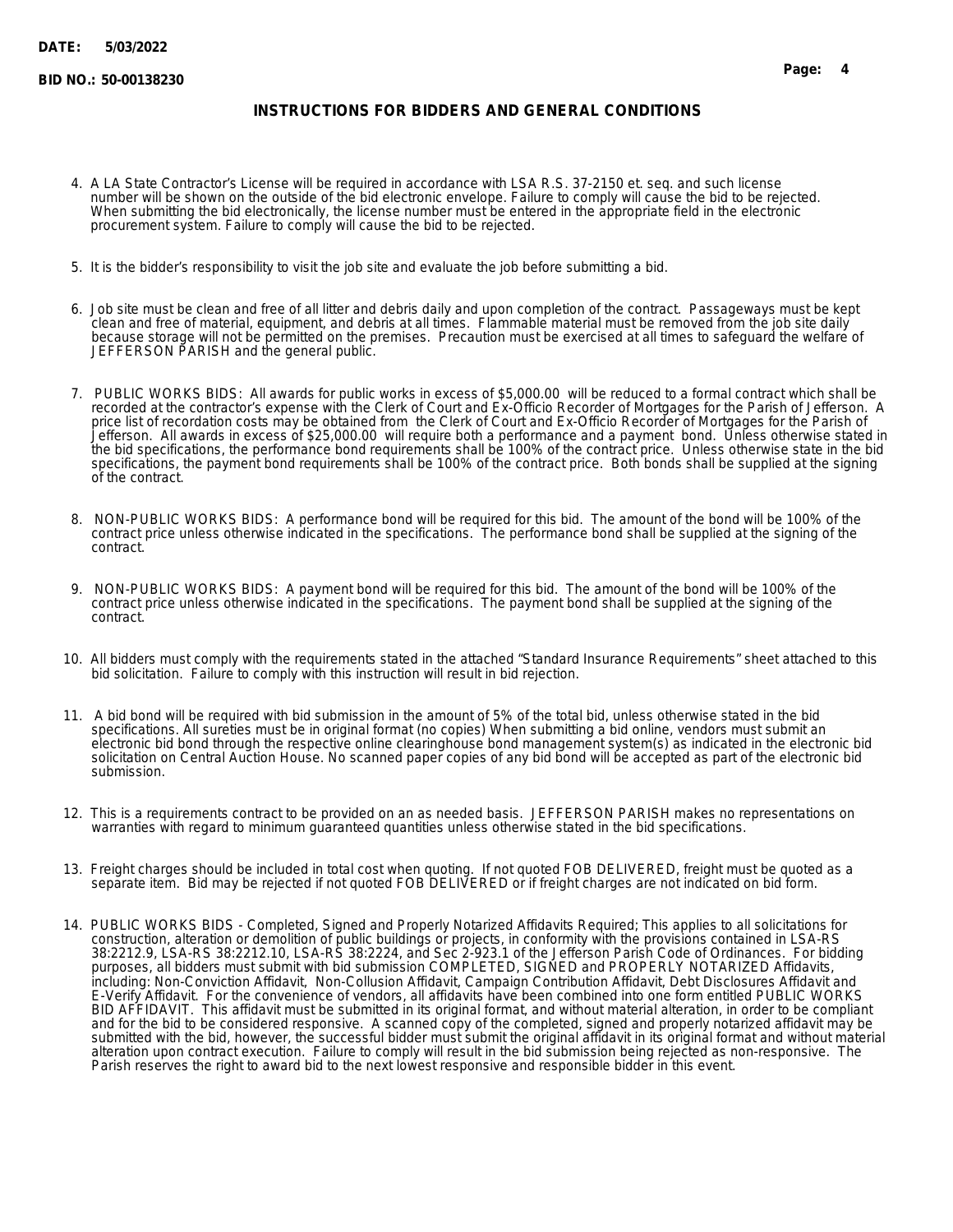#### **INSTRUCTIONS FOR BIDDERS AND GENERAL CONDITIONS**

15. NON PUBLIC WORK BIDS - Completed, Signed and Properly Notarized Affidavits Required in conformity with the provisions contained in LSA – RS 38:2224 and Sec 2-923.1 of the Jefferson Parish Code of Ordinances. For bidding purposes, all bidders must submit with bid submission COMPLETED, SIGNED and PROPERLY NOTARIZED Affidavits, including: Non-Collusion Affidavit, Debt Disclosures Affidavit and Campaign Contribution Affidavit. For the convenience of vendors, all affidavits have been combined into one form entitled NON PUBLIC WORKS BID AFFIDAVIT. This affidavit must be submitted in its original format, and without material alteration, in order to be compliant and for the bid to be considered responsive. A scanned copy of the completed, signed and properly notarized affidavit may be submitted with the bid, however, the successful bidder must submit the original affidavit in its original format and without material alteration upon contract execution. Failure to comply will result in the bid submission being rejected as non-responsive. The Parish reserves the right to award bid to the next lowest responsive and responsible bidder in this event.

16. The ensuing contract for this bid solicitation may be eligible for FEMA reimbursement and/or Federal funding/reimbursement. As such, the referenced appendix will be applicable accordingly and shall be considered a part of the bid documents. All applicable certifications must be duly completed, signed and submitted with bid submission. Failure to submit applicable certifications with bid submission will result in bid rejection.

17. For this project, the Contractor shall not pay any state or local sales or use taxes on materials and equipment which are affixed and made part of the immovable property of the project or which is permanently incorporated in the project (hereinafter referred to as "applicable materials and equipment."). All purchases of applicable materials or equipment shall be made by the contractor on behalf of and as the agent of Jefferson Parish (Owner), a political subdivision of the State of Louisiana. No state and local sales and use taxes are owed on applicable materials and equipment under the provisions of Act 1029 of the 1991 Regular Session - Louisiana Revised Statute 47:301(8)(c). Owner will furnish to contractor a certificate form which certifies that Owner is not required to pay such state or local sales and use taxes, and contractor shall furnish a copy of such certificate to all vendors or suppliers of the applicable materials and equipment, and report to Owner the amount of taxes not incurred.

**It shall be the duty of every parish officer, employee, department, agency, special district, board, and commission: and the duty of every contractor, subcontractor, and licensee of the parish, and the duty of every applicant for certification of eligibility for a parish contract or program, to cooperate with the Inspector General in any investigation, audit, inspection, performance review, or hearing pursuant to JPCO 2-155.10(19). By signing this document, every corporation, partnership, or person contracting with PARISH, whether by cooperative endeavor, intergovernmental agreement, bid, proposal, application or solicitation for a parish contract, and every application for certification of eligibility for a parish contract or program, attests that it understands and will abide by all provisions of JPCO 2-155.10.**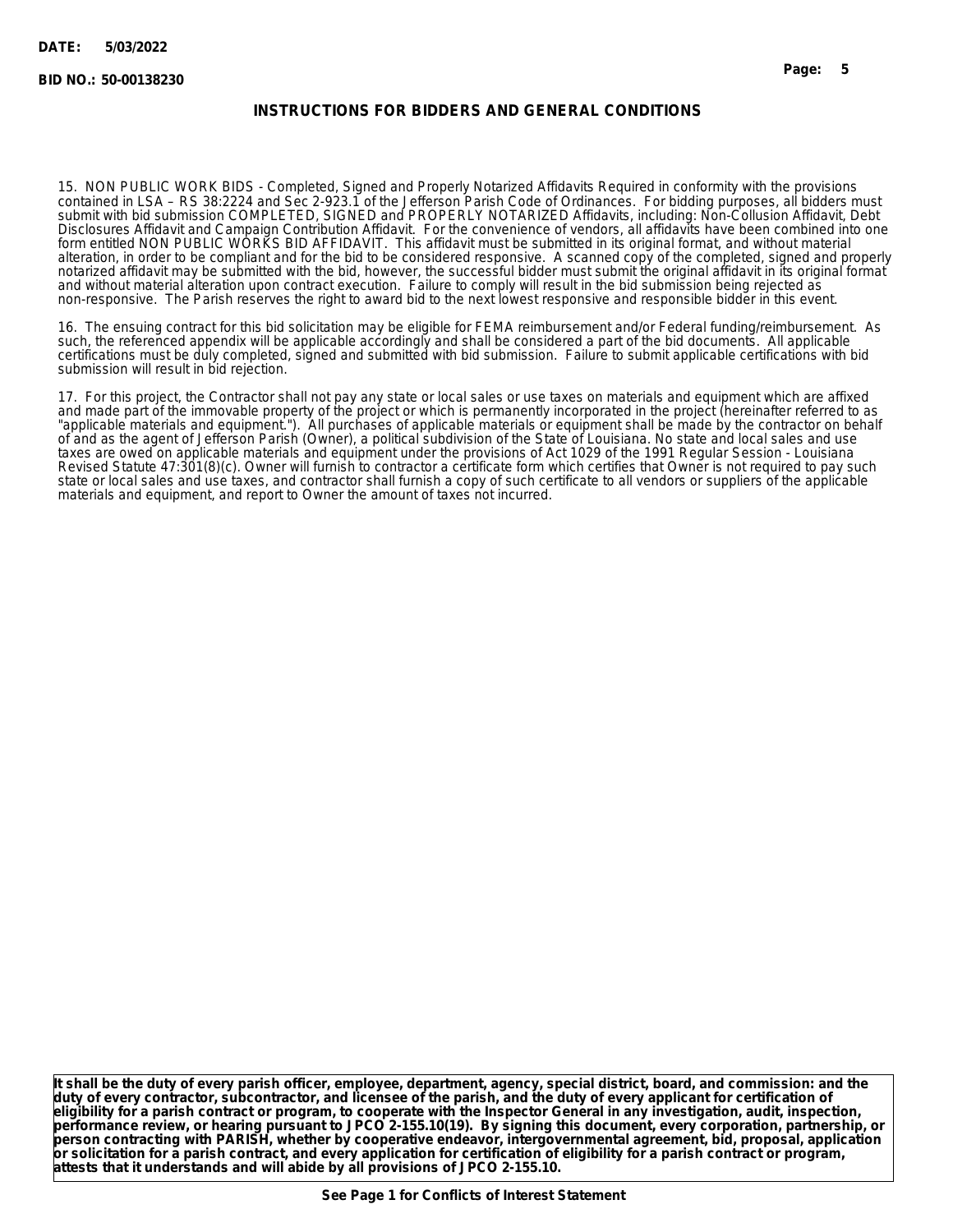#### **All Public Work Projects are required to use the Louisiana Uniform Public Work Bid Form**

All prices must be held firm unless an escalation provision is requested in this bid. Jefferson Parish will allow one escalation<br>during the term of the contract, which may not exceed the U.S. Bureau of Labor Statistics Na **only be applied to purchases made after the request is made.**

**Are you requesting an escalation provision?**

|  | N |
|--|---|
|--|---|

 **MAXIMUM ESCALATION PERCENTAGE REQUESTED \_\_\_\_\_\_\_\_\_\_%**

INITIAL BID PRICES WILL REMAIN FIRM THROUGH THE DATE OF

For the purposes of comparison of bids when an escalation provision is requested, Jefferson Parish will apply the maximum<br>escalation percentage quoted by the bidder to the period to which it is applied in the bid. The in will be used to calculate the total bid price. It will be assumed,for comparison of prices only, that an equal amount of material<br>or labor is purchased each month throughout the entire contract.

#### **DELIVERY: FOB JEFFERSON PARISH**

**INDICATE DELIVERY DATE ON EQUIPMENT AND SUPPLIES**

**LOUISIANA CONTRACTOR'S LICENSE NO.: (if applicable)**

#### **THIS SECTION MUST BE COMPLETED BY BIDDER:**

| TELEPHONE: ( )                                                                                                                                                                                                                                                                                               |                                      | FAX: $($ $)$        |
|--------------------------------------------------------------------------------------------------------------------------------------------------------------------------------------------------------------------------------------------------------------------------------------------------------------|--------------------------------------|---------------------|
|                                                                                                                                                                                                                                                                                                              |                                      |                     |
| In the event that addenda are issued with this bid, bidders MUST acknowledge all addenda on the bid form.Bidder must<br>acknowledge receipt of an addendum on the bid form by placing the addendum number as indicated. Failure to acknowledge<br>any addendum on the bid form will result in bid rejection. |                                      |                     |
|                                                                                                                                                                                                                                                                                                              | NUMBER: ____________________________ |                     |
|                                                                                                                                                                                                                                                                                                              | NUMBER: __________________________   |                     |
|                                                                                                                                                                                                                                                                                                              | NUMBER: ____________________________ |                     |
| TOTAL PRICE OF ALL BID ITEMS: \$ ______________________________                                                                                                                                                                                                                                              |                                      |                     |
| <b>AUTHORIZED</b>                                                                                                                                                                                                                                                                                            |                                      |                     |
|                                                                                                                                                                                                                                                                                                              |                                      | <b>Printed Name</b> |

**SIGNING INDICATES YOU HAVE READ AND COMPLY WITH THE INSTRUCTIONS AND CONDITIONS.**

**NOTE: All bids should be returned with the BID NUMBER and BID OPENING DATE indicated on the outside of the envelope submitted to the Purchasing Department.**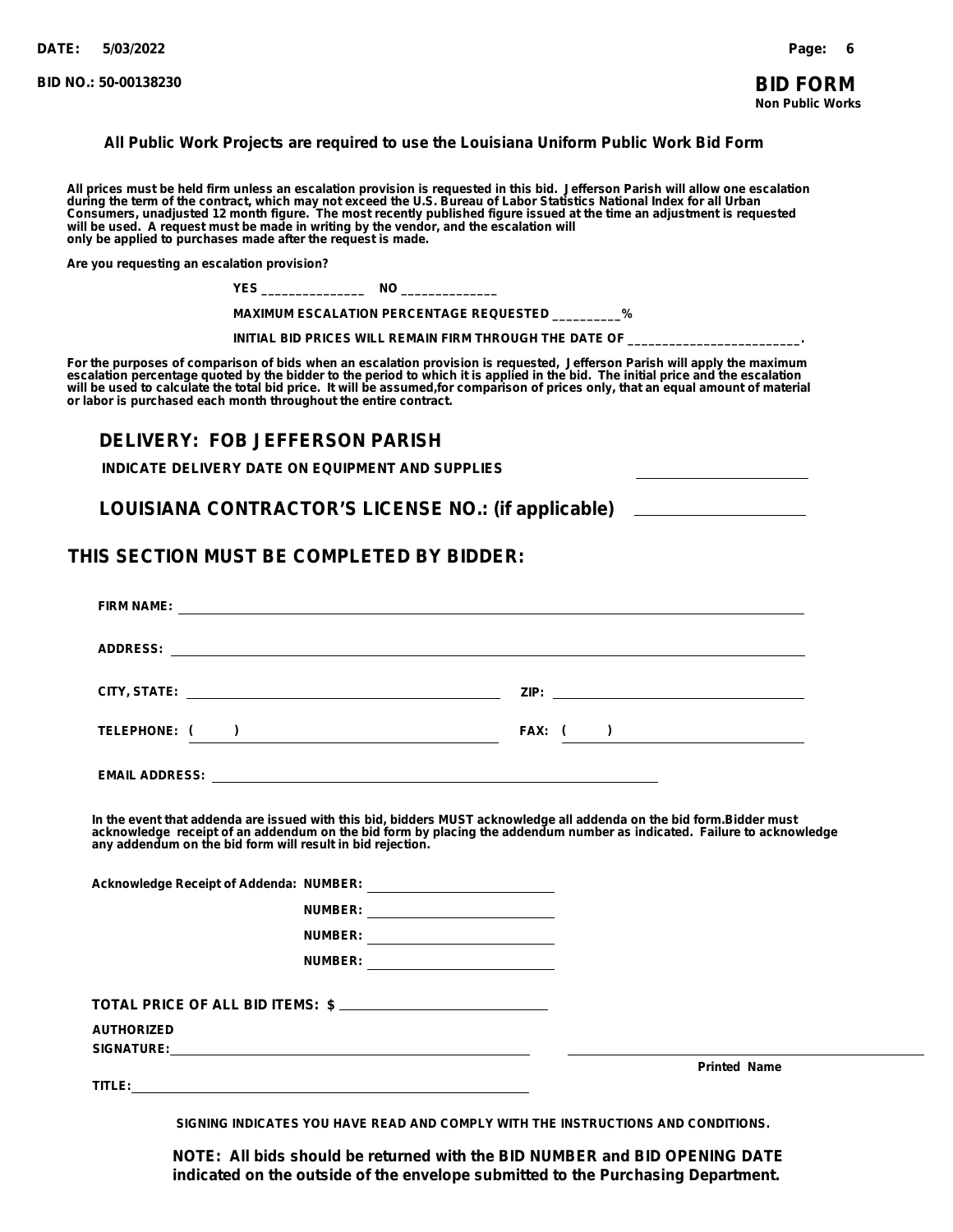#### **DATE: 5/03/2022**

#### **INVITATION TO BID FROM JEFFERSON PARISH - continued**

#### **BID NO.: 50-00138230**

#### **SEALED BID**

| <b>ITEM</b><br><b>NUMBER</b> | QUANTITY | U/M | <b>DESCRIPTION OF ARTICLES</b>                                                                                                                                                                                       | <b>UNIT PRICE</b><br>QUOTED | <b>TOTALS</b> |
|------------------------------|----------|-----|----------------------------------------------------------------------------------------------------------------------------------------------------------------------------------------------------------------------|-----------------------------|---------------|
| $\mathbf{1}$                 | 3.00     | EA  | One Time Purchase of Hydromatic Pumps<br>for the Jefferson Parish Department of<br>Sewerage<br>0010 - Hydromatic 6 inch Explosion-                                                                                   |                             |               |
|                              |          |     | Proof, Premium Efficient, Solids<br>Handling, Submersible Sewage Pumps<br>w/50 foot power and sensor cords,<br>Model No. S6LXP2500, 25HP,<br>460/3/60, 1750 Max RPM for Fairfield<br>and Lapalco Lift Station P-12-2 |                             |               |
|                              |          |     | <b>Delivery Location:</b><br><b>Sewerage Shop Building</b><br>1450 River Park Road<br>Bridge City, LA 70094                                                                                                          |                             |               |
|                              |          |     |                                                                                                                                                                                                                      |                             |               |
|                              |          |     |                                                                                                                                                                                                                      |                             |               |
|                              |          |     |                                                                                                                                                                                                                      |                             |               |
|                              |          |     |                                                                                                                                                                                                                      |                             |               |
|                              |          |     |                                                                                                                                                                                                                      |                             |               |
|                              |          |     |                                                                                                                                                                                                                      |                             |               |
|                              |          |     |                                                                                                                                                                                                                      |                             |               |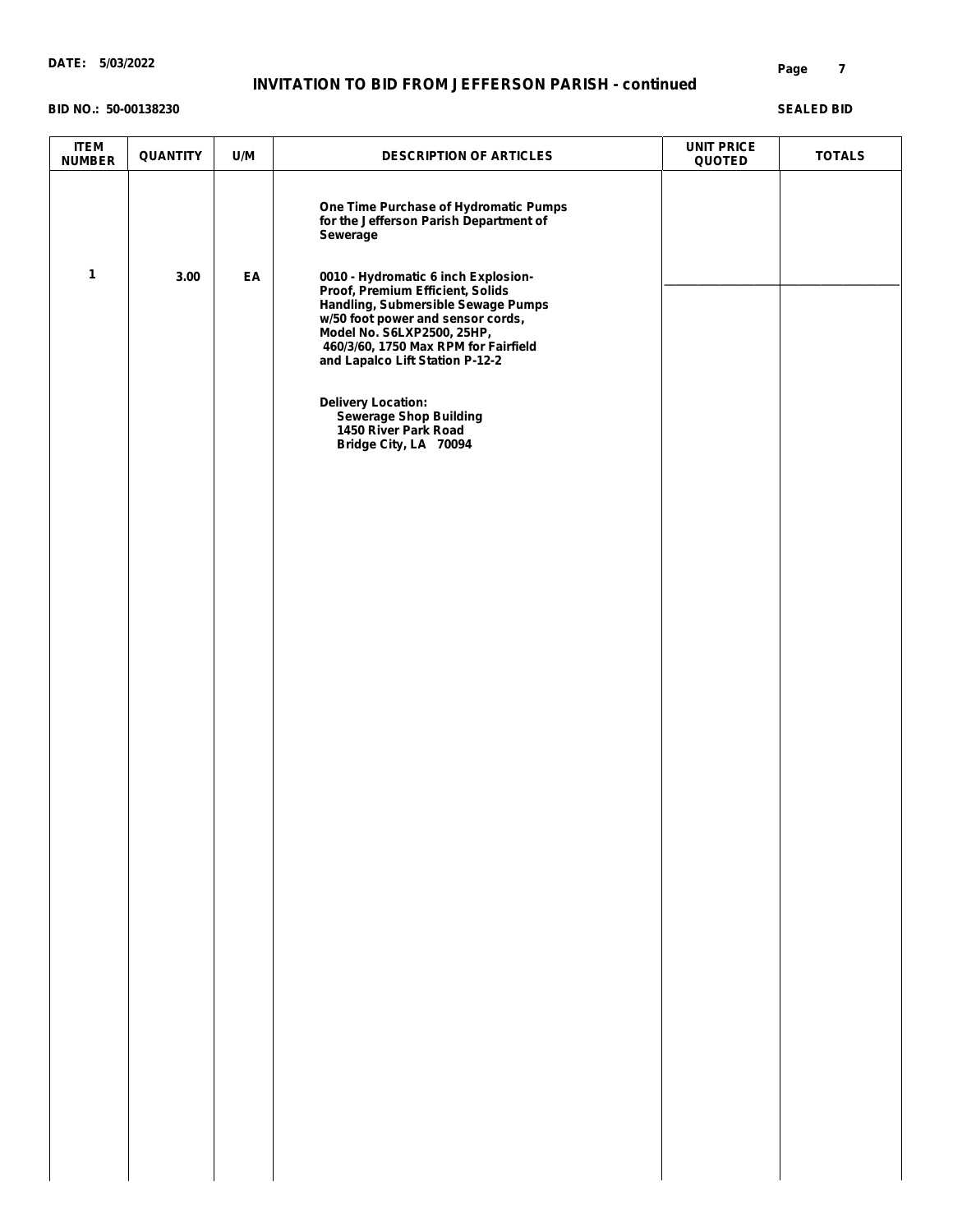#### **SPECIFICATIONS SUBMERSIBLE SOLIDS HANDLING SEWER PUMPS JEFFERSON PARISH DEPT. OF SEWERAGE FAIRFIELD & LAPALCO SEWER LIFT STATION (P-12-2)**

#### **1.01 GENERAL:**

A. The bidder shall supply three (3) submersible exact replacement, explosion-proof, premium efficient, solids handling pumps able to fit the existing rail system, utilize the existing sealing flange and fit into the aluminum hatches at Fairfield and Lapalco Sewer Lift Station. The pumps must match the hydraulic performance limits listed in these specifications. The pump motors shall be NEMA Premium Efficient and bear a stainlesssteel nametag showing FM approval for Class I Division I explosion proof environments and NEMA Premium Efficient. Any bids submitted for pump manufacturers, other than specified, must include in their bid all information needed to fully demonstrate complete compliancewith requirements of these specifications and dimensional duplicity of the existing pumps. The pumps on this bid shall, at Jefferson Parish's option, have a complete witnessed certified Hydraulic Institute pump test performed in the same facility that the pump(s) were manufactured in. This hydraulic test shall certify at least seven (7) separate operating points along its operating curve including the duty point and shut-off and show GPM, TDH, efficiency, and BHP at each tested point. These certified curves shall be approved by Jefferson Parish, or its appointed agent before the pump can be released for shipment. It is the bidder's responsibility to provide adequate information necessary for the complete evaluation of their proposed equipment. Jefferson Parish shall be the sole judge as to the equality of any alternate manufacturer's offering.

#### **2.01 OPERATING CONDITIONS:**

A. Each pump shall be rated 25 H.P., 480 volts, 3 phase, 60 hertz, maximum 1750 R.P.M. The unit shall produce 750 GPM at 68 feet TDH, with a minimum pump efficiency of 60 percent and maximum input KW of 23.5. The pump shall be capable of handling a minimum 3 ¼ inch spherical solid. The pump shall be non-overloading throughout the entire range of operation without employing service factor. The pump shall have an auxiliary duty point of 1,550 GPM @ 39 feet TDH, with a minimum 60 percent pump efficiency. The pump shall have a minimum shut off head of 100 feet. The pump motor shall reserve a minimum service factor of 1.3. The performance curve shall show head, capacity, pump efficiency, solids handling capacity, and reflect motor service factor.

#### **3.01 CONSTRUCTION:**

A. The pump shall be a centrifugal, non-clog, solids handling, submersible, wastewater type; model S6LXP2500 as manufactured by Hydromatic Pumps, or approved equal.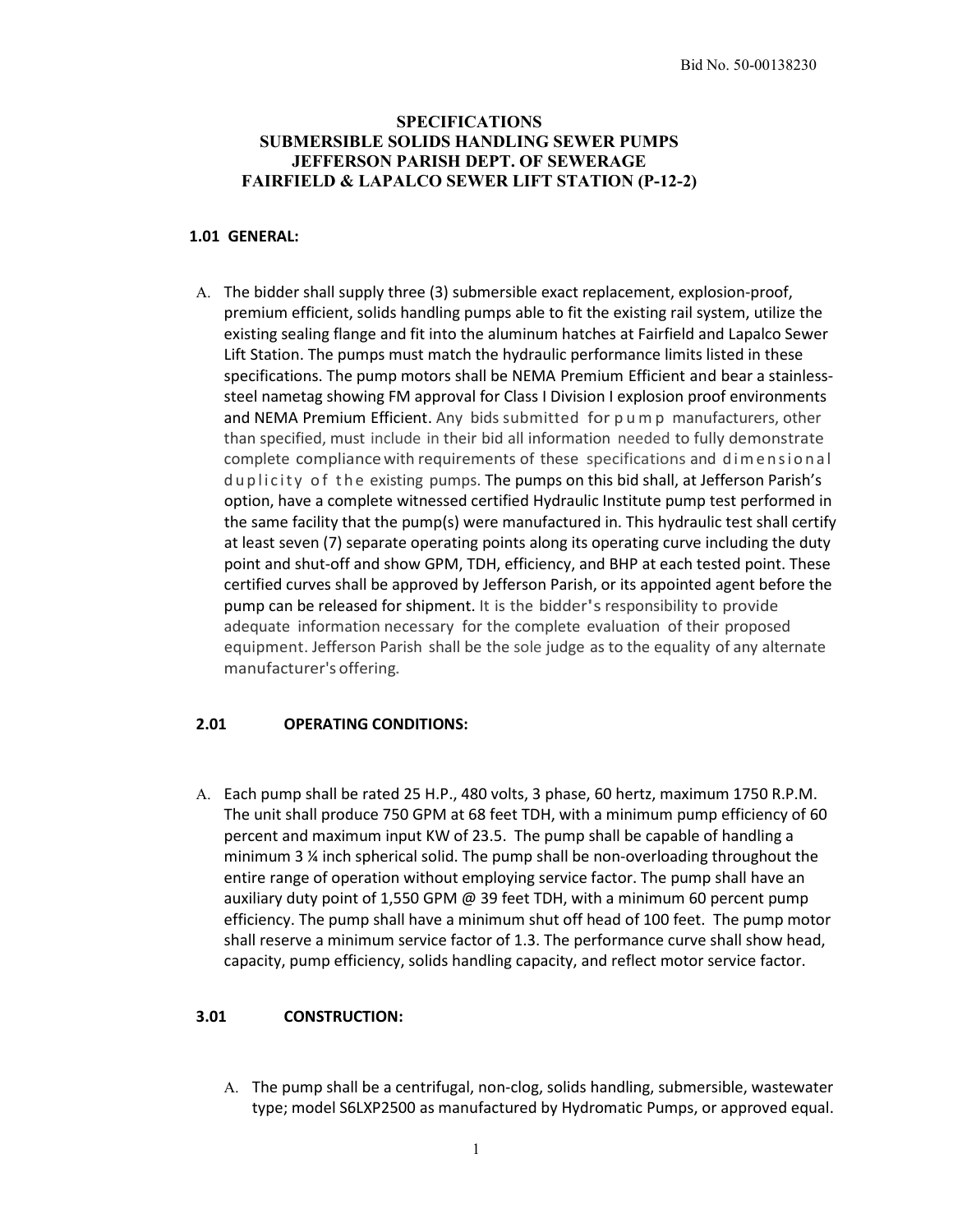The pump must bear a stainless-steel manufacturer's nameplate stating "Made in the U.S.A", or "Assembled in the U.S.A." The pump volute, motor, and seal housing shall be high quality gray cast iron, ASTM A-48, Class 30. The pump discharge shall be fitted with a 6 inch standard ASA 125-lb. flange, faced and drilled. Slotted flange bolt holes will not be accepted. All external mating parts shall be machined and Buna N Rubber O-ring sealed on a beveled edge. Gaskets will not be accepted. All fasteners exposed to the pumped liquids shall be 300 series stainless steel.

#### **3.02 ELECTRICAL POWER CORD:**

- A. Electrical power cord shall be 50 feet long, and made of STW-A, water resistant 600 V, 60° Celsius, UL and CSA listed, and applied dependent on amp draw for size. The pump shall have an independent sensor cord containing motor overtemp and moisture sensor wires.
- B. The pump shall be double protected with a compression fitting and epoxy potted area at the power cord entry to the pump.
- C. The power cable entry into the cord cap assembly shall first be made with a compression fitting. Each individual lead shall be stripped down to bare wire at staggered intervals, and each strand shall be individually separated. This area of the cord cap shall then be filled with an epoxy compound potting which will prevent water contamination to gain entry even in the event of wicking or capillary attraction through the power cord.
- D. The power cord leads shall then be connected to the motor leads with extra heavy terminal block that allows for easy connection of motor leads to power cord leads.
- E. The cord cap assembly, where bolted to the connection box assembly, and the connection box assembly, where bolted to the motor housing, shall each be sealed with a Buna N Rubber O-ring on a beveled edge to assure proper sealing.

#### **3.03 MOTOR:**

A. The stator, rotor, and bearings shall be mounted in a sealed and oil filled submersible type housing. The stator windings shall have a minimum Class H insulation (180° Celsius or 356° Fahrenheit), NEMA B design (3-phase). Air filled designs will not be accepted. Further protection shall be provided by "on winding" thermal sensors.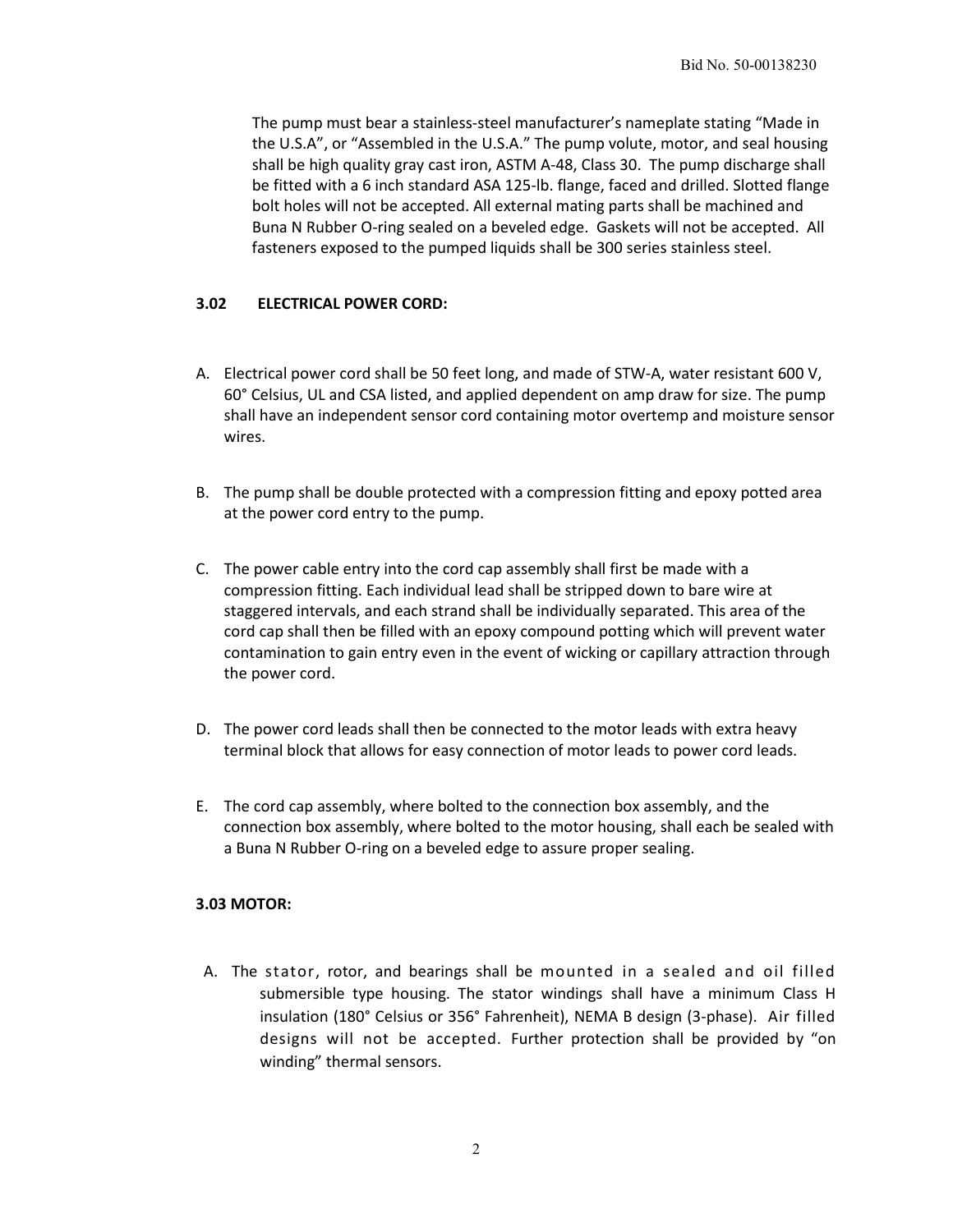- B. The pump and motor shall be specifically designed so that they may be operated partially or completely submerged in the liquid being pumped.
- C. The motor stator shall be slip fit mounted into the watertight casing. Stators must be capable of being repaired or rewound by local motor service facilities. Heat shrink motor fits will not be accepted. No special tools shall be required for pump and motor disassembly.
- D. Motor shall be equipped with integral heat sensors, one for each phase (three phase motor). The head sensor(s) shall be a low resistance; bi-metal disc that is temperature sensitive. They shall be mounted directly on the stator windings. The sensors shall be connected in series with motor starter coil so that the pump ceases operation when an over-temperature condition is sensed. These sensors shall be used in conjunction with and supplemented by external motor overcurrent protection located at the control panel. The pump shall cease operation when the overload is tripped. The overload shall be manually reset.
- E. Motors shall have a service factor of 1.3 or greater.
- F. Cable Entry: The cable entry water seal design shall be such that it precludes specific torque requirements to ensure a watertight and submersible seal. It shall permit no entry of water into any high voltage area even if the cable is severed below the water level.
- G. Cooling System: Each pump shall be provided with an adequately designed cooling system. Water jackets or closed loop cooling systems will not be accepted.
- H. Motors shall conform to the NEMA Premium Efficiency Electric Motor Program.

Motors must meet or exceed the nominal energy efficiency levels listed in NEMA standards publication MG 1-2006, tables 12-12 and 12-13.

#### **3.04 BEARINGS AND SHAFT**

A. An upper radial bearing and a lower thrust bearing shall be required. These shall be heavy-duty single row ball bearings which are permanently lubricated by the dielectric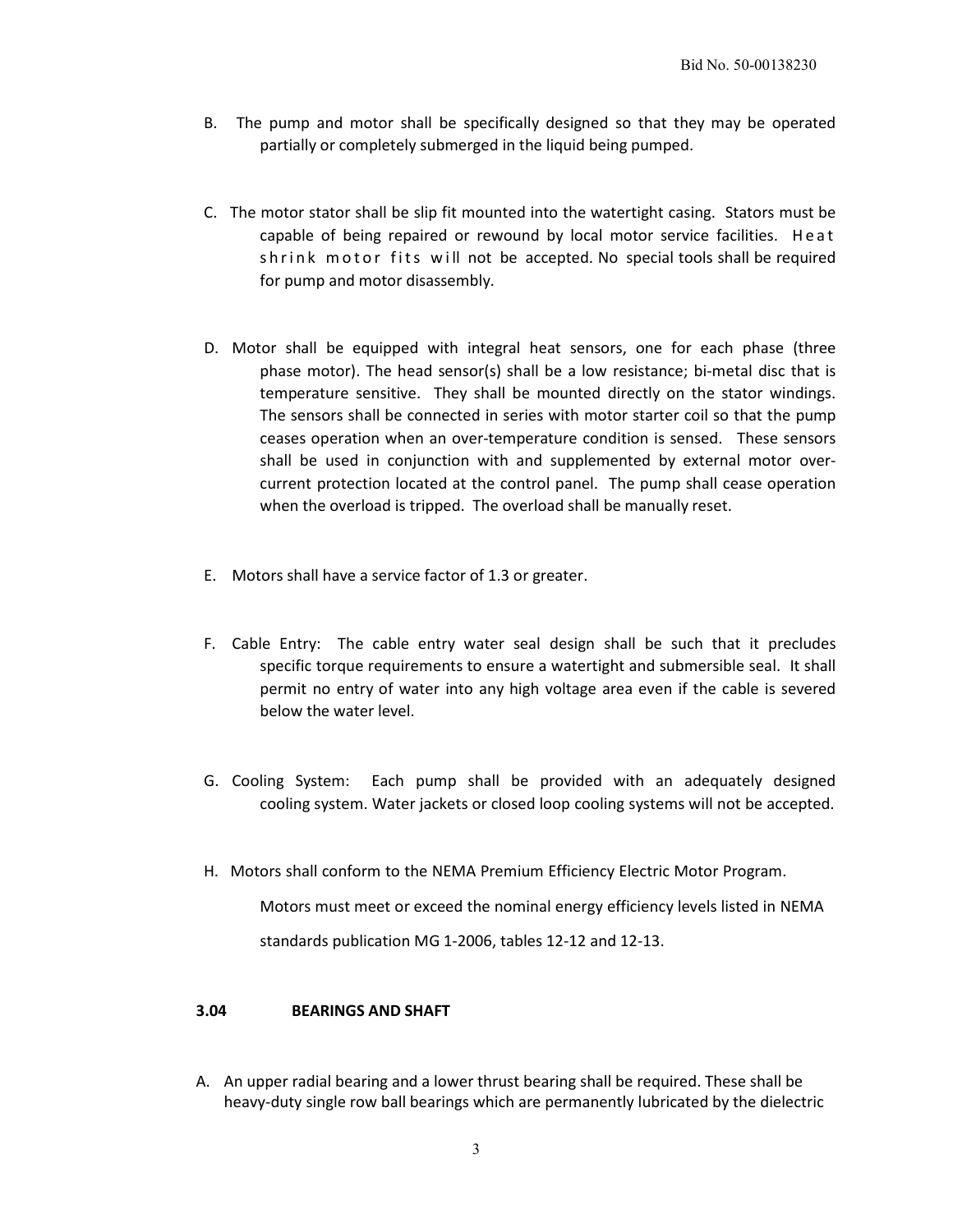oil which fills the motor housing. Sealed grease packed bearings will not be accepted. Bearings that require lubrication according to a prescribed schedule will not be accepted. The upper radial bearing shall have a minimum B-10 life at the specified condition of 50,000 hours and the lower double row thrust bearing shall have a minimum B-10 life at the specified condition of 50,000 hours. Bearings shall be locally available.

B. The shaft shall be machined from a solid 416 series stainless steel forging and is a design that is of large diameter with minimum overhang to reduce shaft deflection and prolong bearing life.

#### **3.05 SEALS:**

- A. The pump shall have two mechanical seals, mounted in tandem, with an oil chamber between the seals. Seals shall be used with the rotating seal faces being carbon and the stationary seal faces to be silicone carbide. The lower seal shall be replaceable without disassembly of the seal chamber and without the use of special tools. Pump-out vanes shall be present on the backside of the impeller to keep contaminates out of the seal area. Units that require the use of foreign manufactured seals will not be accepted. Seals shall be locally available.
- B. The pump shall be equipped with a seal leak detection probe and warning system. This shall be designed to alert maintenance personnel of lower seal failure without having to take the unit out of service for inspection or requiring access for checking seal chamber oil level and consistency.
- C. There shall be an electric probe or seal failure sensor installed in the seal chamber between the two tandem mechanical seals. The seal fail circuit must utilize a probe that has no moving parts. If the lower seal fails, contaminants which enter the seal chamber shall be detected by the sensor and send a signal to operate the specified warning device.
- D. Units equipped with opposed mechanical seals will not be accepted.

#### **3.06 IMPELLER:**

A. Impeller shall be of the two-vane, enclosed non-clogging design and have pump-out vanes on the front and backside of the impeller to prevent grit and other materials from collecting in the seal area. Single vane design impellers, which cannot be easily trimmed, which do not maintain balance with wear causing shaft deflections, and reduce seal and bearing life will not be accepted.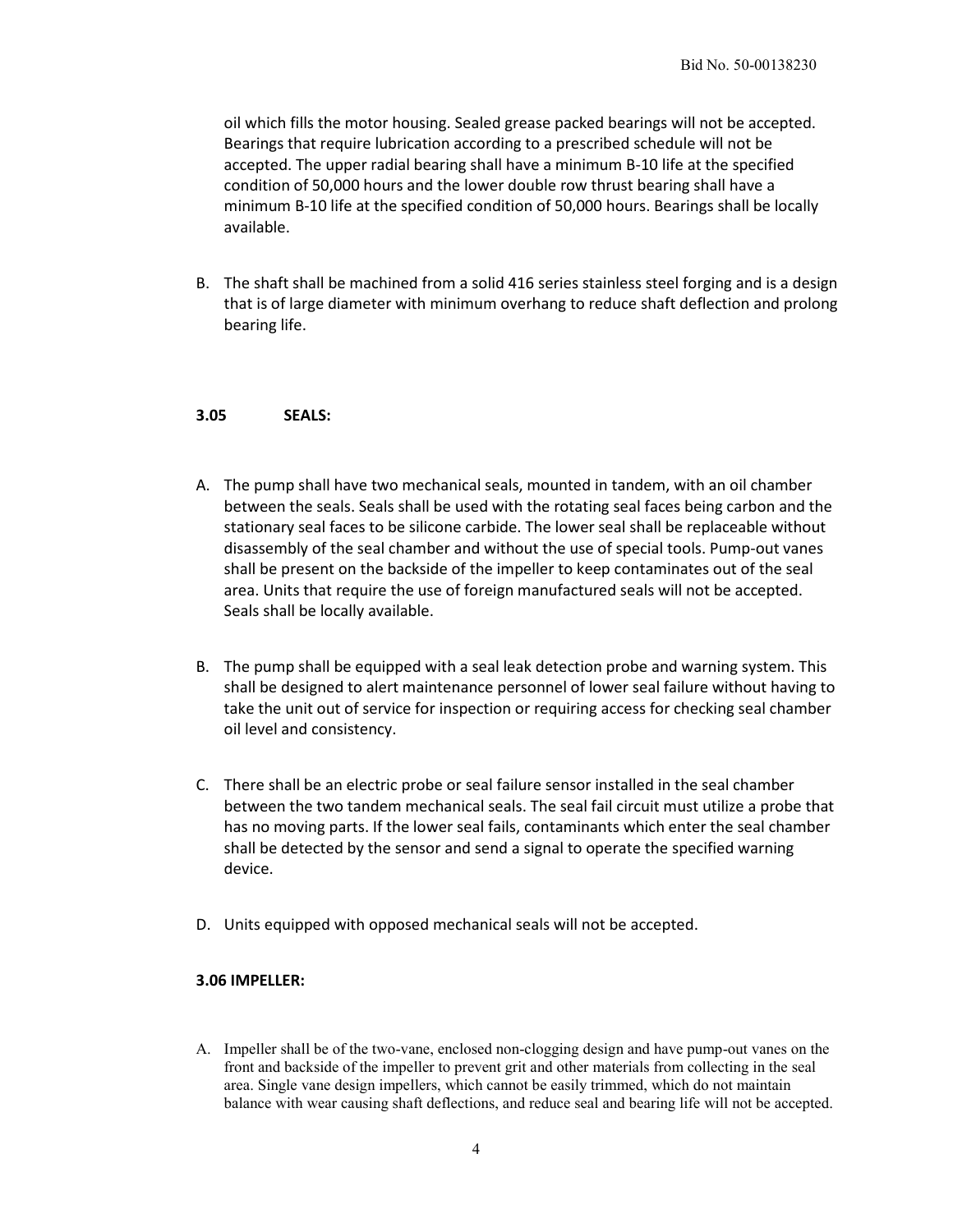Impeller shall not require coating. Because most impeller coatings do not remain beyond the very early life of the impeller, efficiency and other performance data submitted shall be based on performance with an uncoated impeller. Attempts to improve efficiency by coating impeller will not be accepted. The impeller shall be manufactured from ductile iron ASTM A-536 material.

- B. Impellers shall be dynamically balanced. The tolerance values shall be listed according to the International Standard Organization grade 6.3 for rotors in rigid frames. The tolerance is to be split equally between the two balance planes, which are the two impeller shrouds.
- C. The impeller shall be slip fit to a tapered shaft and key driven. A 300 series stainless steel washer and impeller bolt shall be used to fasten the impeller to the shaft. Straight end or threaded shafts for attachment of the impeller will not be accepted.

#### **3.07 CASING:**

- A. The casing shall be of the end suction volute type having sufficient strength and thickness to withstand all stress and strain from service at full operating pressure and load. The casing shall be of the centerline horizontal discharge type. The design shall be such that the pumps will be automatically connected to the discharge piping when lowered into position with the guide rails. The casing shall be accurately machined and bored for register fits with the suction and casing covers.
- B. A volute case wearing ring shall be provided to minimize impeller wear. The wear ring shall be 300 series stainless steel or bronze ASTM # B584-932 and held by 300 series stainless steel fasteners. The wear ring shall be easily replaceable in the field. Wear rings of any other material will not be accepted.

#### **3.08 PAINTING:**

A. The pump shall be painted after assembly, and testing, with a dark green water reducible air dry enamel. The paint shall be applied in one coat covering all exterior surfaces. The pump shall be air dried after testing and before painting.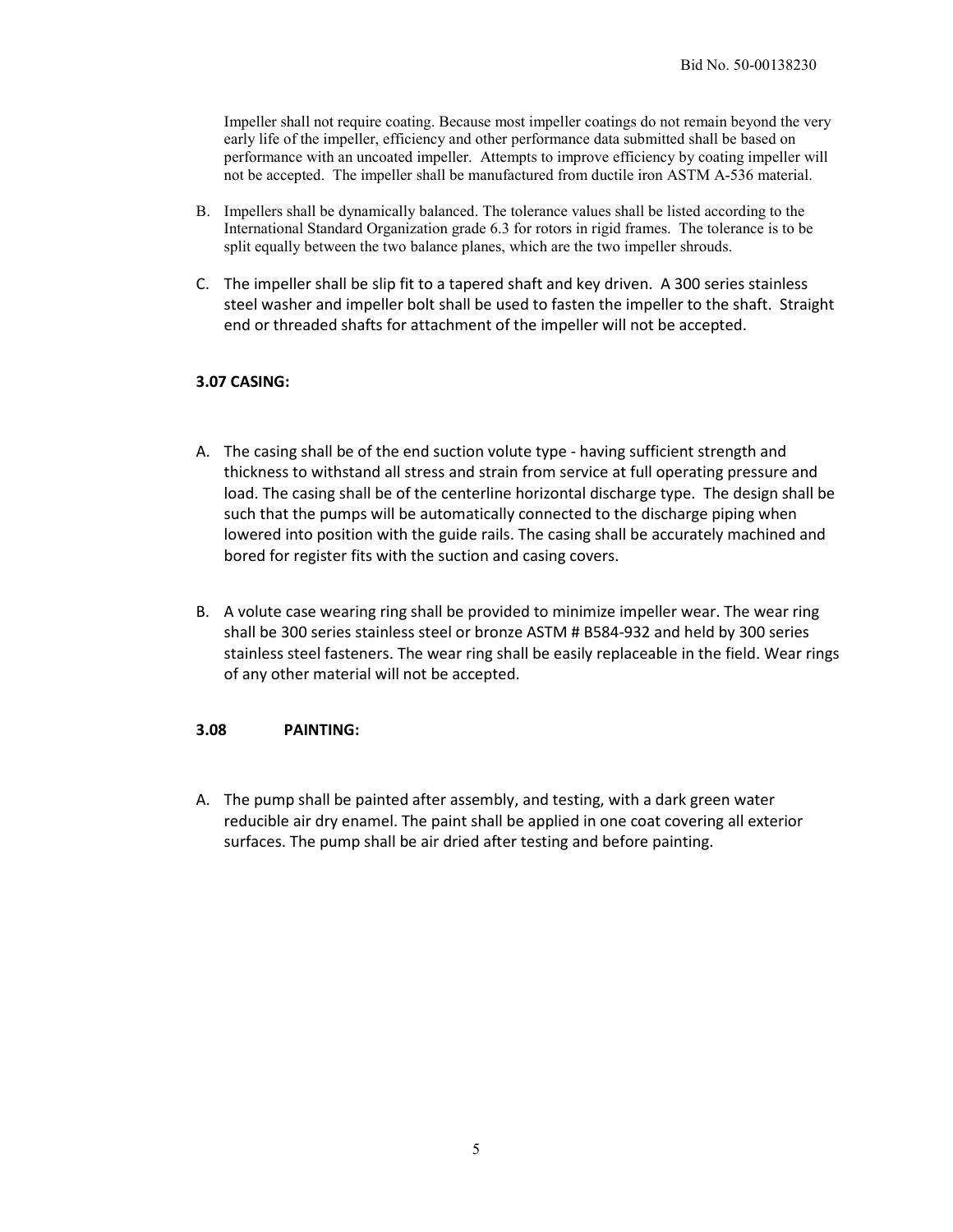#### **3.09 SERVICEABILITY:**

A. The complete rotating assembly shall be capable of being removed from the volute without disturbing discharge piping or volute. The motor housing, seal housing with seal plate, and impeller still attached to the shaft shall be capable of being lifted out of the volute case from the top as one assembly.

#### **3.10 SUPPORT:**

A. Though the pump may not require feet to support the unit while installed, the pump volute must have feet to support the unit when removed for service. Units which do not have feet upon which the unit can be supported when removed for service will not be accepted.

#### **4.01 TESTING:**

- A. Commercial testing shall be required and include the following:
	- 1. The pump shall be visually inspected to confirm that it is built in accordance with the specification as to HP, voltage, phase, and hertz.
	- 2. The stator motor leads shall be tested for integrity using a meg-ohm meter at the highest setting.
	- 3. Pump shall be allowed to run dry to check for proper rotation.
	- 4. Discharge piping shall be attached; the pump submerged in water and amp readings shall be taken in each leg to check for an imbalanced stator winding. If there is a significant difference in readings, the stator windings shall be checked with a bridge to determine if an unbalanced resistance exists. If so, the stator shall be replaced. The pump test facility shall be located in the same plant that the pump was assembled and shall be capable of providing certified Hydraulic Institute level test reports.
	- 5. The pump shall be removed from the water, meg-ohm meter tested again, dried, and the motor housing filled with dielectric oil.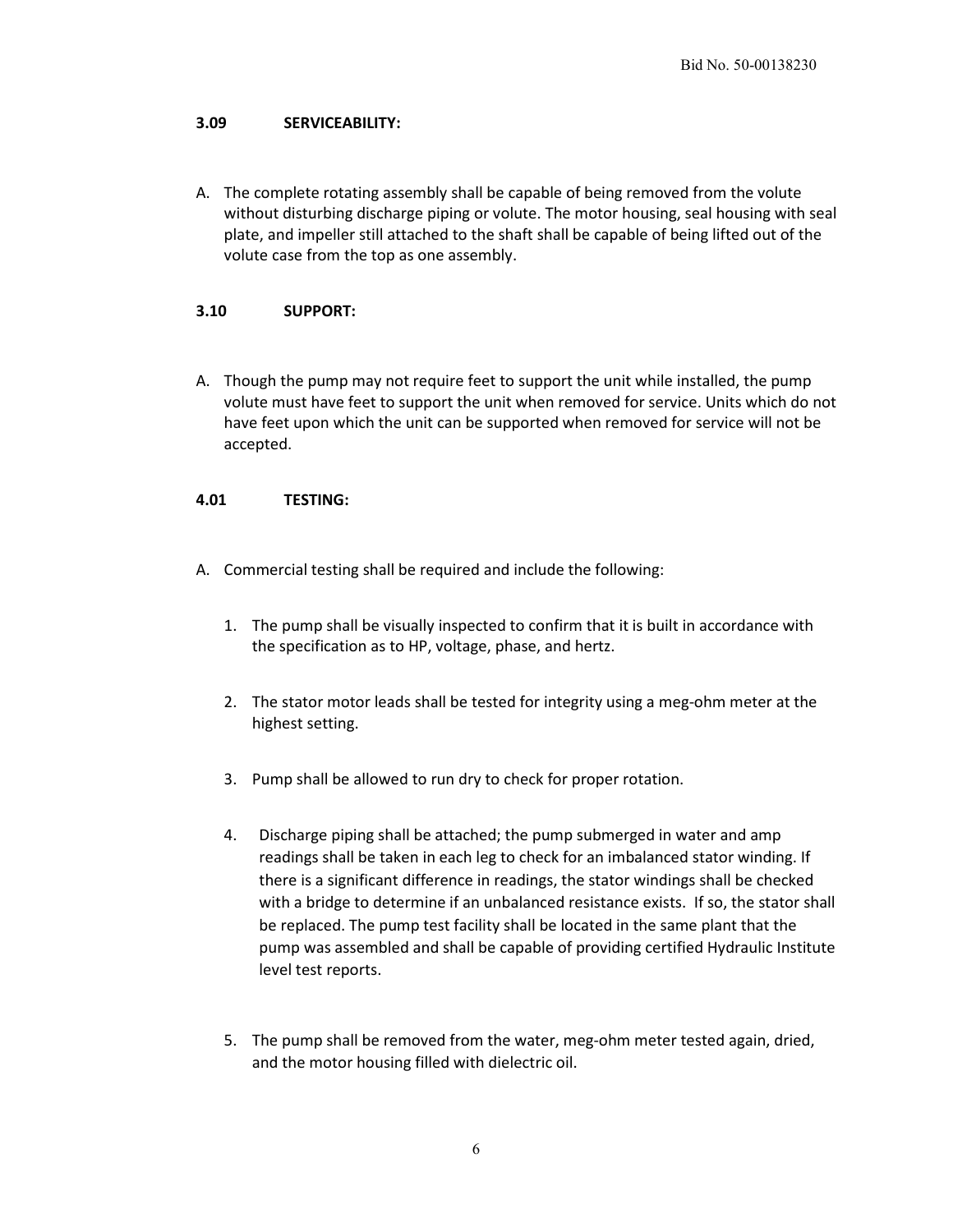#### **5.01 WARRANTY PERIOD AND SERVICE:**

- A. The pump bidder must be listed as a factory authorized service center, for the brand they are bidding and be capable of completely servicing the proposed pumps within one (1) hour of the project site.The pump bidder must own and operate a direct factory service center and stocking facility capable of completely servicing and suppling spare parts for the proposed pumps within one (1) hour of the project site. The bidder's factory service center/stocking facility shall be available for Jefferson Parish inspection on a twenty-four (24) hour prior notice. The bidders service center must have full time, factory trained mechanics capable and certified to service the equipment being offered.
- B. The pump manufacturer shall provide a written prorated warranty against defects in material and workmanship for the units supplied for a period of at least five (5) years or 10,000 operating hours, under the operating conditions specified herein, in accordance with their standard published Municipal Pump Warranty. Pump manufacturer shall demonstrate the ability to support claimed warranty coverage by meeting all requirements of the specifications and required pump performance.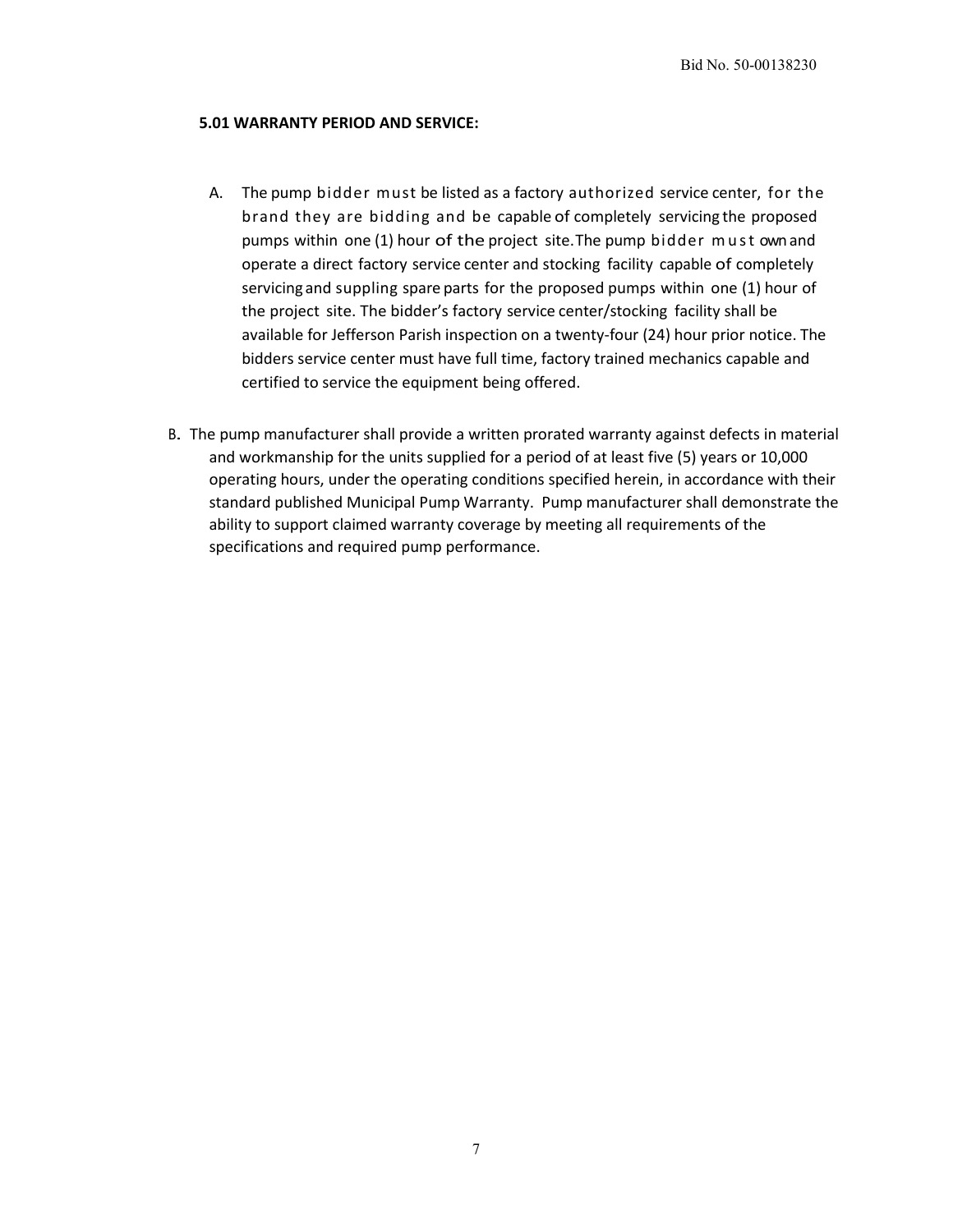# **CORPORATE RESOLUTION**

EXCERPT FROM MINUTES OF MEETING OF THE BOARD OF DIRECTORS OF

INCORPORATED.

AT THE MEETING OF DIRECTORS OF INCORPORATED, DULY NOTICED AND HELD ON \_\_\_\_\_\_\_\_\_\_\_\_\_\_\_\_\_\_\_\_\_\_\_\_\_, A QUORUM BEING THERE PRESENT, ON MOTION DULY MADE AND SECONDED. IT WAS:

RESOLVED THAT \_\_\_\_\_\_\_\_\_\_\_\_\_\_\_\_\_\_\_\_\_\_\_\_\_\_\_\_\_\_\_\_\_\_\_\_\_\_\_\_\_, BE AND IS HEREBY APPOINTED, CONSTITUTED AND DESIGNATED AS AGENT AND ATTORNEY-IN-FACT OF THE CORPORATION WITH FULL POWER AND AUTHORITY TO ACT ON BEHALF OF THIS CORPORATION IN ALL NEGOTIATIONS, BIDDING, CONCERNS AND TRANSACTIONS WITH THE PARISH OF JEFFERSON OR ANY OF ITS AGENCIES, DEPARTMENTS, EMPLOYEES OR AGENTS, INCLUDING BUT NOT LIMITED TO, THE EXECUTION OF ALL BIDS, PAPERS, DOCUMENTS, AFFIDAVITS, BONDS, SURETIES, CONTRACTS AND ACTS AND TO RECEIVE ALL PURCHASE ORDERS AND NOTICES ISSUED PURSUANT TO THE PROVISIONS OF ANY SUCH BID OR CONTRACT, THIS CORPORATION HEREBY RATIFYING, APPROVING, CONFIRMING, AND ACCEPTING EACH AND EVERY SUCH ACT PERFORMED BY SAID AGENT AND ATTORNEY-IN-FACT.

> I HEREBY CERTIFY THE FOREGOING TO BE A TRUE AND CORRECT COPY OF AN EXCERPT OF THE MINUTES OF THE ABOVE DATED MEETING OF THE BOARD OF DIRECTORS OF SAID CORPORATION, AND THE SAME HAS NOT BEEN REVOKED OR RESCINDED.

## **SECRETARY-TREASURER**

**DATE**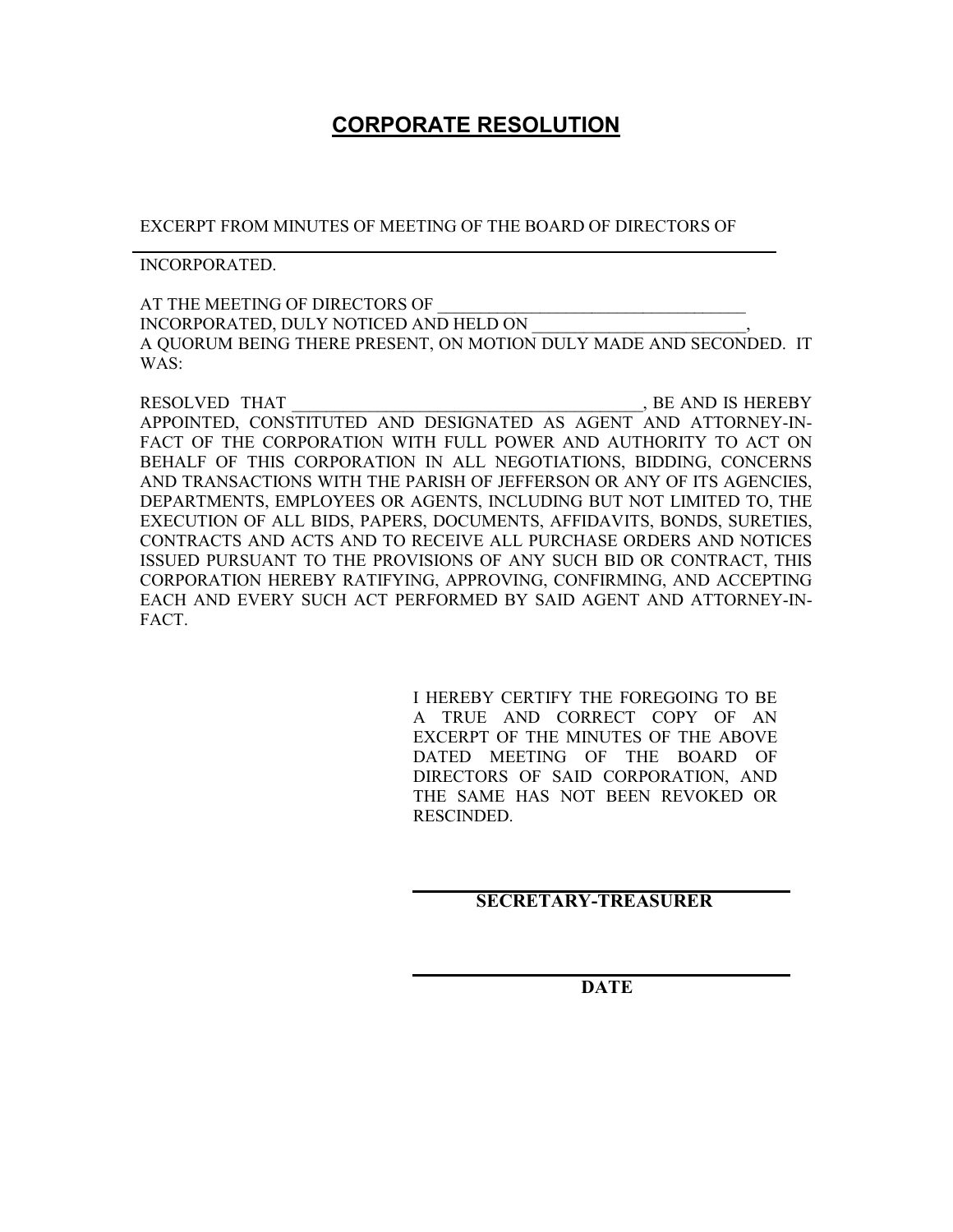# **Non-Public Works Bid Affidavit Instructions**

- **Affidavit is supplied as a courtesy to Affiants, but it is the responsibility of the affiant to insure the affidavit they submit to Jefferson Parish complies, in both form and content, with federal, state and parish laws.**
- **Affidavit must be signed by an authorized representative of the entity or the affidavit will not be accepted.**
- **Affidavit must be notarized or the affidavit will not be accepted.**
- **Notary must sign name, print name, and include bar/notary number, or the affidavit will not be accepted.**
- **Affiant MUST select either A or B when required or the affidavit will not be accepted.**
- **Affiants who select choice A must include an attachment or the affidavit will not be accepted.**
- **If both choice A and B are selected, the affidavit will not be accepted.**
- **Affidavit marked N/A will not be accepted.**
- **It is the responsibility of the Affiant to submit a new affidavit if any additional campaign contributions are made after the affidavit is executed but prior to the time the council acts on the matter.**

*Instruction sheet may be omitted when submitting the affidavit*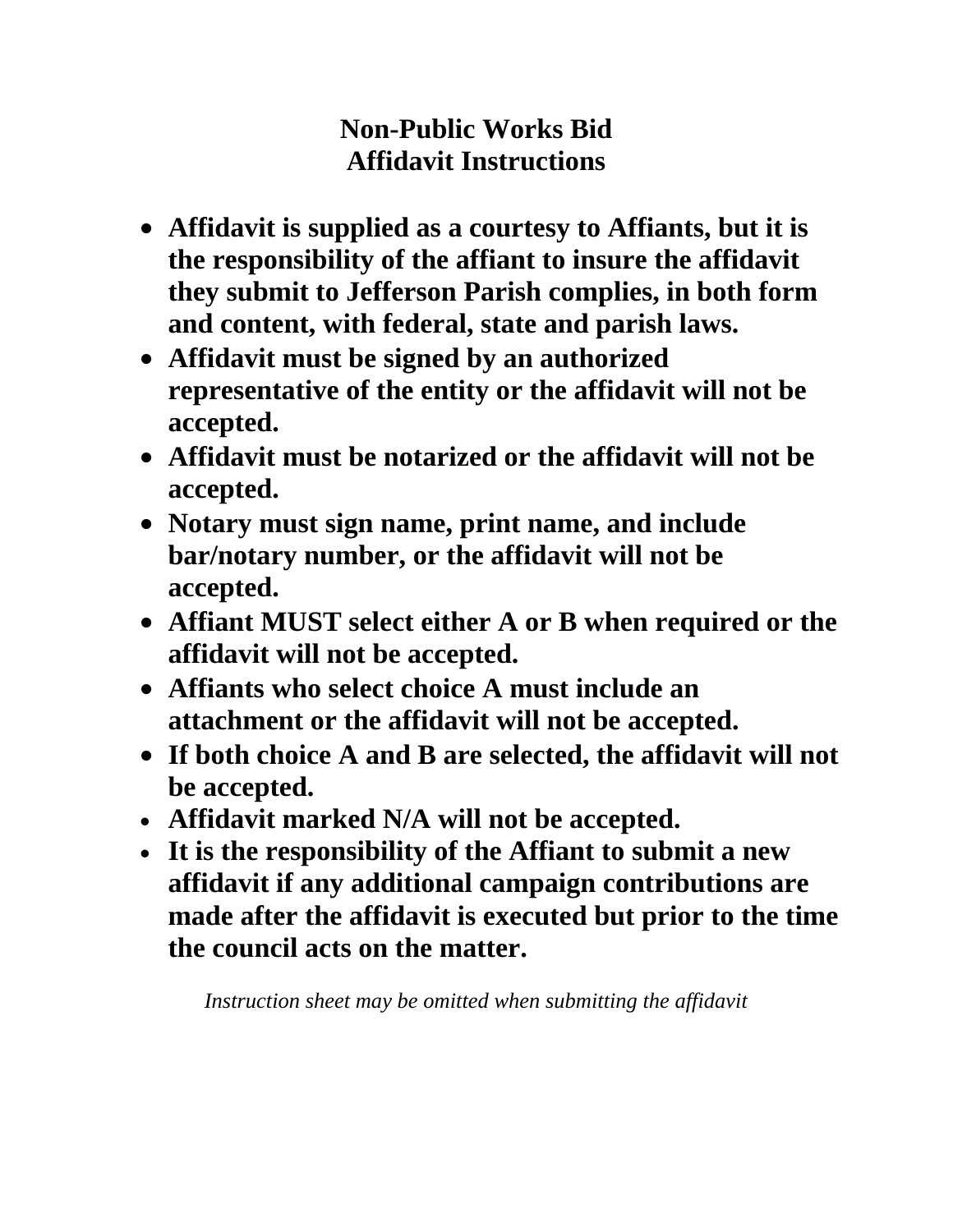### **Non-Public Works Bid**

## AFFIDAVIT

**STATE OF** 

**PARISH/COUNTY OF \_\_\_\_\_\_\_\_\_\_\_\_\_\_\_\_\_** 

BEFORE ME, the undersigned authority, personally came and appeared: \_\_\_\_\_\_\_\_\_\_\_\_

(Affiant) who after being by me duly sworn, deposed and said that

he/she is the fully authorized \_\_\_\_\_\_\_\_\_\_\_\_\_\_\_\_\_\_\_\_\_\_\_ of \_\_\_\_\_\_\_\_\_\_\_\_\_\_\_\_\_\_\_ (Entity),

the party who submitted a bid in response to Bid Number \_\_\_\_\_\_\_\_\_\_\_, to the Parish of

Jefferson.

Affiant further said:

Campaign Contribution Disclosures

# **(Choose A or B, if option A is indicated please include the required**

## **attachment):**

| <b>Choice A</b> | Attached hereto is a list of all campaign contributions, including<br>the date and amount of each contribution, made to current or<br>former elected officials of the Parish of Jefferson by Entity,<br>Affiant, and/or officers, directors and owners, including<br>employees, owning 25% or more of the Entity during the two-year<br>period immediately preceding the date of this affidavit or the<br>current term of the elected official, whichever is greater. Further,<br>Entity, Affiant, and/or Entity Owners have not made any<br>contributions to or in support of current or former members of the<br>Jefferson Parish Council or the Jefferson Parish President through<br>or in the name of another person or legal entity, either directly or<br>indirectly. |
|-----------------|------------------------------------------------------------------------------------------------------------------------------------------------------------------------------------------------------------------------------------------------------------------------------------------------------------------------------------------------------------------------------------------------------------------------------------------------------------------------------------------------------------------------------------------------------------------------------------------------------------------------------------------------------------------------------------------------------------------------------------------------------------------------------|
| <b>Choice B</b> | there are NO campaign contributions made which would require<br>disclosure under Choice A of this section.                                                                                                                                                                                                                                                                                                                                                                                                                                                                                                                                                                                                                                                                   |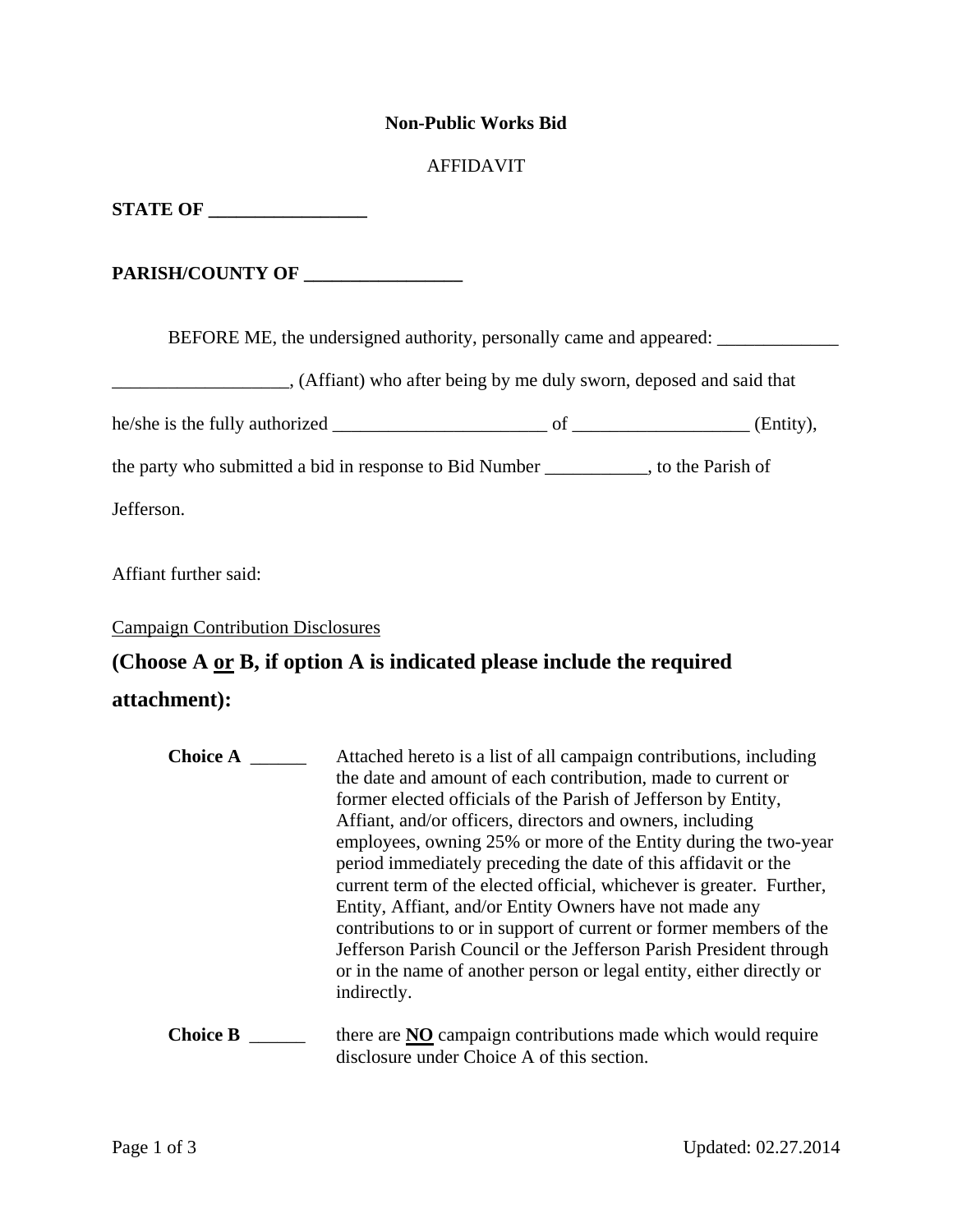# Debt Disclosures **(Choose A or B, if option A is indicated please include the required**

## **attachment):**

| <b>Choice A</b> | Attached hereto is a list of all debts owed by the affiant to any<br>elected or appointed official of the Parish of Jefferson, and any and<br>all debts owed by any elected or appointed official of the Parish to<br>the Affiant. |
|-----------------|------------------------------------------------------------------------------------------------------------------------------------------------------------------------------------------------------------------------------------|
| <b>Choice B</b> | There are <b>NO</b> debts which would require disclosure under Choice<br>A of this section.                                                                                                                                        |

Affiant further said:

That Affiant has employed no person, corporation, firm, association, or other organization, either directly or indirectly, to secure the public contract under which he received payment, other than persons regularly employed by the Affiant whose services in connection with the construction, alteration or demolition of the public building or project or in securing the public contract were in the regular course of their duties for Affiant; and

[*The remainder of this page is intentionally left blank*.]